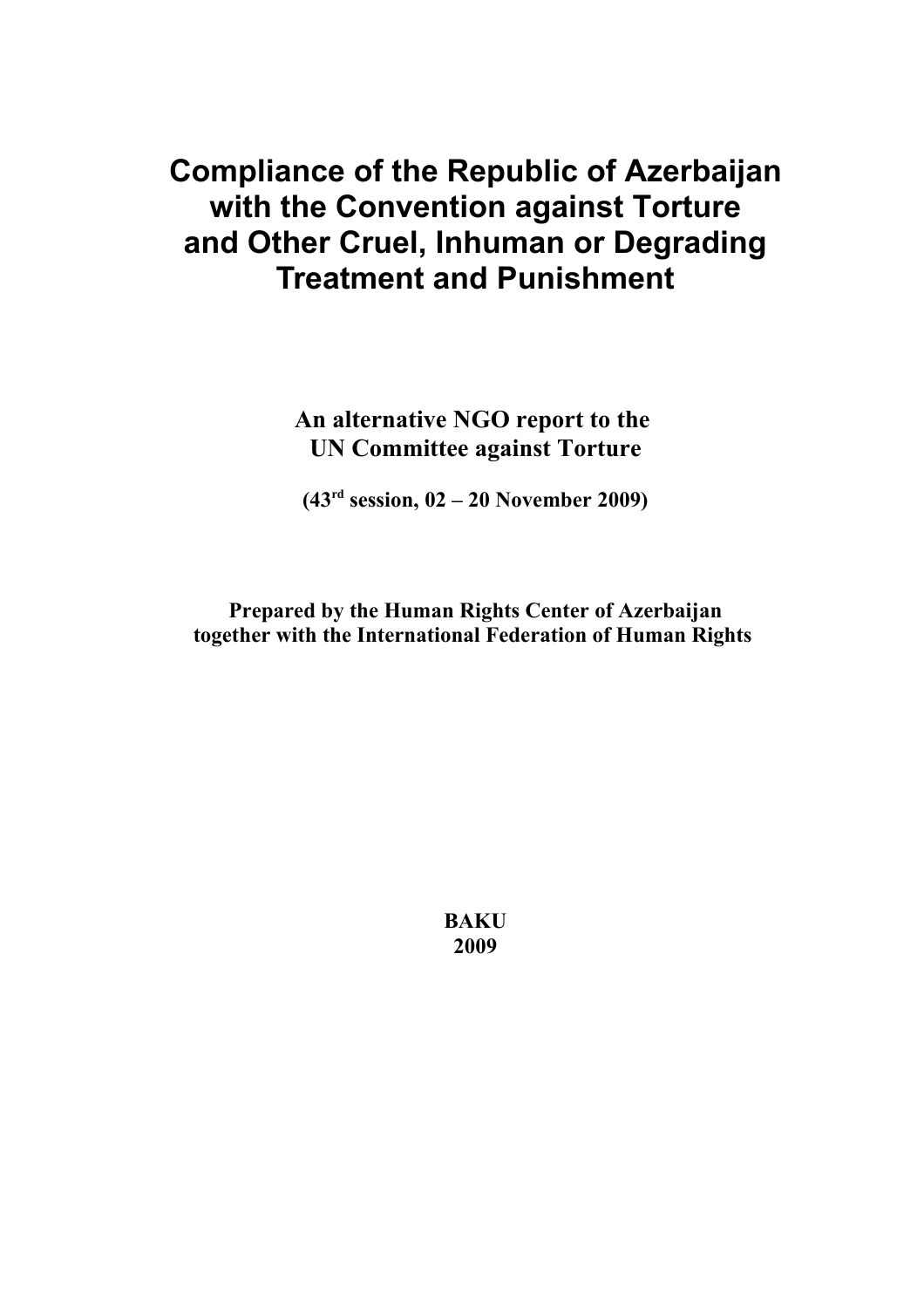#### **INTRODUCTION**

This alternative report on the implementation of the Convention against Torture and Other Cruel, Inhuman or Degrading Treatment and Punishment (CAT) was elaborated by HRCA with the support of the International Federation for Human Rights (FIDH) and reviews the issues covered by the 3<sup>rd</sup> periodic report of the Republic of Azerbaijan (CAT/C/AZE/3).

HRCA is a non-governmental human rights organization established in April 1993, registered in 1999 and engaged in monitoring human rights in Azerbaijan. It has submitted NGO alternative reports to several UN Treaty Bodies in the past: CEDAW (1998, 2007, 2009), CAT (1999, 2003), CCPR (2001, 2009), CESCR (2004) and CERD (2005). It has also contributed to the UPR (2009).

FIDH, of which HRCA is a member, is a federation of 155 human rights NGOs in over 100 countries. FIDH has consultative status with ECOSOC.

This report presents article-by-article information on the observance by the Republic of Azerbaijan of the provisions of the Convention against Torture and Other Cruel, Inhuman or Degrading Treatment and Punishment (CAT). It updates the previous reports submitted by HRCA in 1999 and 2003, focusing on recent events and trends.

# **INFORMATION ON THE ACTUAL IMPLEMENTATION OF THE CONVENTION**

#### **Article 1**

The definition of "torture" in the criminal legislation of the Republic of Azerbaijan does not comply with Article 1 CAT and significantly differs from it.

Article 133.1 of the Criminal Code (CrC) on "Torture" generally defines torture as "causing strong physical pains or mental sufferings by regularly causing injury or other violent actions, not entailed to consequences provided in articles 126 and 127 of the present Code," without reference to the purpose of such act and to the position of the perpetrator.

Article 126 CrC entitled "Deliberately causing serious harm to health" criminalises a "harm dangerous to human life, or brought to loss of seeing, hearing, speech either organs or loss by body of its functions, mental frustration or other frustration of health, long-term disability, which is not less than on one third or obviously for guilty caused full loss of professional work capacity, either interruption of pregnancy, or harm which consequence brought to disease of a person to narcotics or glue sniffing or expressed in ugliness of persons." Article 127 CrC entitled "Deliberately causing minor serious harm to health" criminalizes a "less serious harm to the health, which did not endanger the life of the victim and did not have consequences as provided in article 126 of the present Code, but which has caused long-term health frustration or a significant loss of general work capacity less than on one third part of it." Hence, causing serious or less serious harm to the health of victim entirely excluded accusation under Article 133.

Article 133.3 CrC addresses the commitment of the same acts "by a public official using his position or his instigation with a view to receive information or force confession, or with a view to punish acts committed or allegedly committed."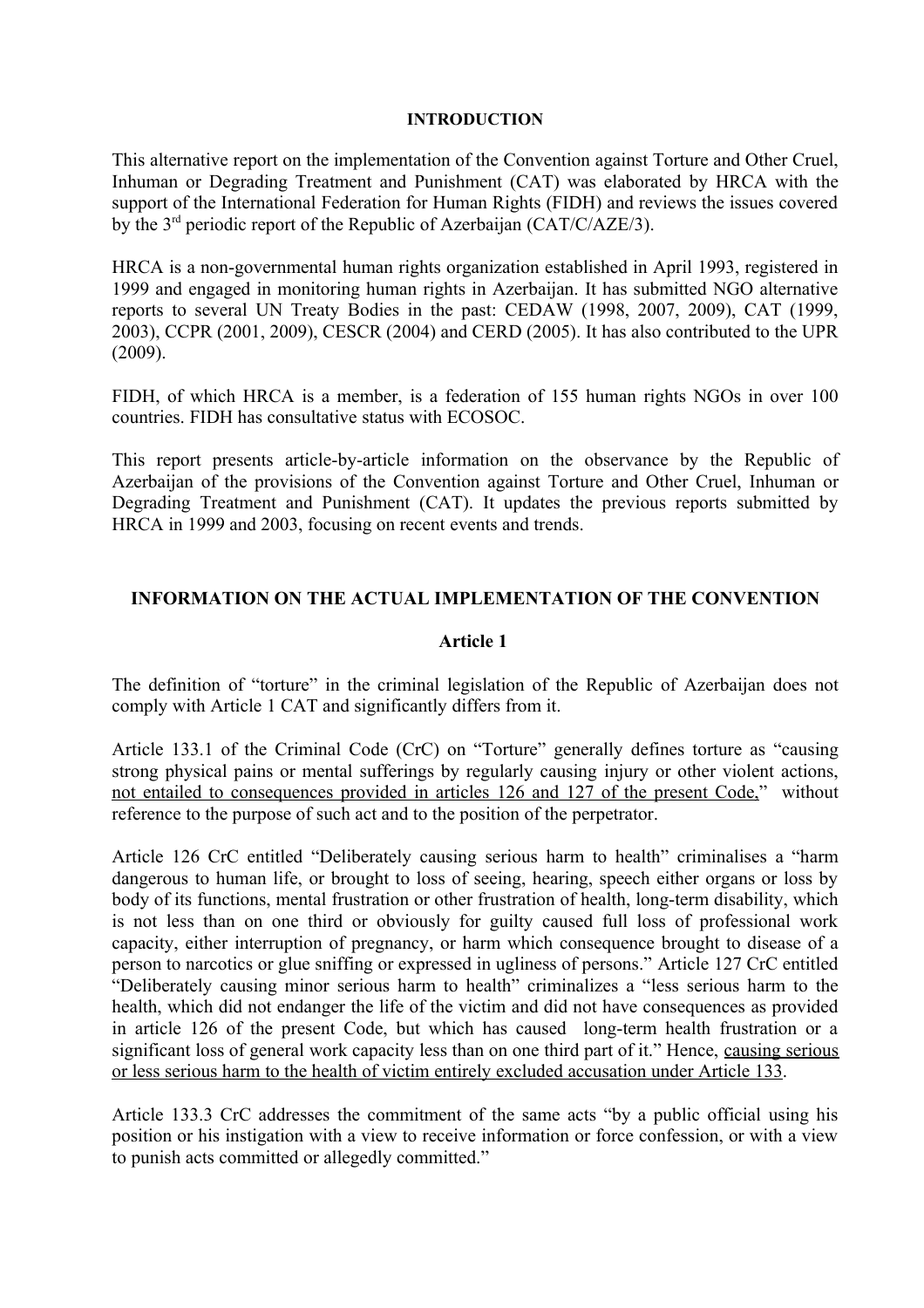Article 113 CrC entitled "Application of tortures" refers to "causing a physical pain or mental sufferings to detained persons or persons, or other restrictions of freedom."

Thus, the official definition of torture permits criminal liability for the imposition, *without purpose,* of strong physical pains or mental sufferings to a person, and with regularinjuries or other violent actions undertaken, which do not result in a serious or less serious harm to the health of the victim, while Article 1.1 CAT provides that such act shall be intentional.

No punishment is provided for torture committed "with the consent or acquiescence of a public official." Public officials are only punished for direct involvement in acts of torture or in their instigation. Article 133 does not mention that besides officials, the perpetrators or instigators of torture can also be "other persons acting in an official capacity."

In the particular cases mentioned in law, the officials can torture a victim or instigate the torturer(s) to get information or confession from the victim or to punish the victim. However, the definition provided by Article 1 CAT is wider and includes also obtaining information or confession from a third person, punishment, intimidation or coercion of a third person. The reason of torture can be discrimination of any kind.

These gaps in legislation cause a 'lawful' impunity for torture, which entails serious or less serious harm to health, committment or instigation of torture by non-officials or torture directed at third person. The courts repeatedly ignored allegations of torture threats against third persons or torture and inhuman treatment based on political discrimination.

# **Article 2**

Articles 31, par. I, II; 41, par. I, II, III and 46, par. III of the Constitution (1995) prohibit torture and ill-treatment. Since 1 September 2000, the Azerbaijan Republic criminalizes torture under Articles 113 and 133 CrC, although the definition of torture differs from that given by CAT. Moreover, Article 12.3 CrC provides that "citizens of the Azerbaijan Republic, foreigners and persons without the citizenship, who have committed … torture … shall be instituted to criminal liability and punishment under the Present Code, irrespective of the place of committment of the crime," i.e. even outside the country.

The Code of Execution of Punishments (CEP) also prohibits ill-treatment (Art.3.3) and provides for the right of prisoners not to be subjected to any experiments dangerous for life (Art. 10.4). However in practice, any allegations of torture or inhuman treatment of prisoners are rejected by the courts.

- As for compensation of harm, according to the Civil Code of Azerbaijan Republic the harm by the tort (*delictum*) shall be compensated (Article 1097.1).
- The Presidential Decree dated of 19 January 2006 and the Decision of the Supreme Court Plenum dated of 30 March 2006 prescribe to the domestic courts to use the ECtHR case law. In 2007-2009, the ECtHR passed three judgments against Azerbaijan under the Article 3 (Prohibition of torture) of the European Convention on the Prevention of Torture: *Mammadov v. Azerbaijan* (no. 34445/04, 11 January 2007), *Hummatov v. Azerbaijan* (nos. 9852/03 and 13413/04, 29 November 2007), *Muradova v. Azerbaijan* (no. 22684/05, 02 April 2009). However, the perpetrators of torture and unfair judges never were punished.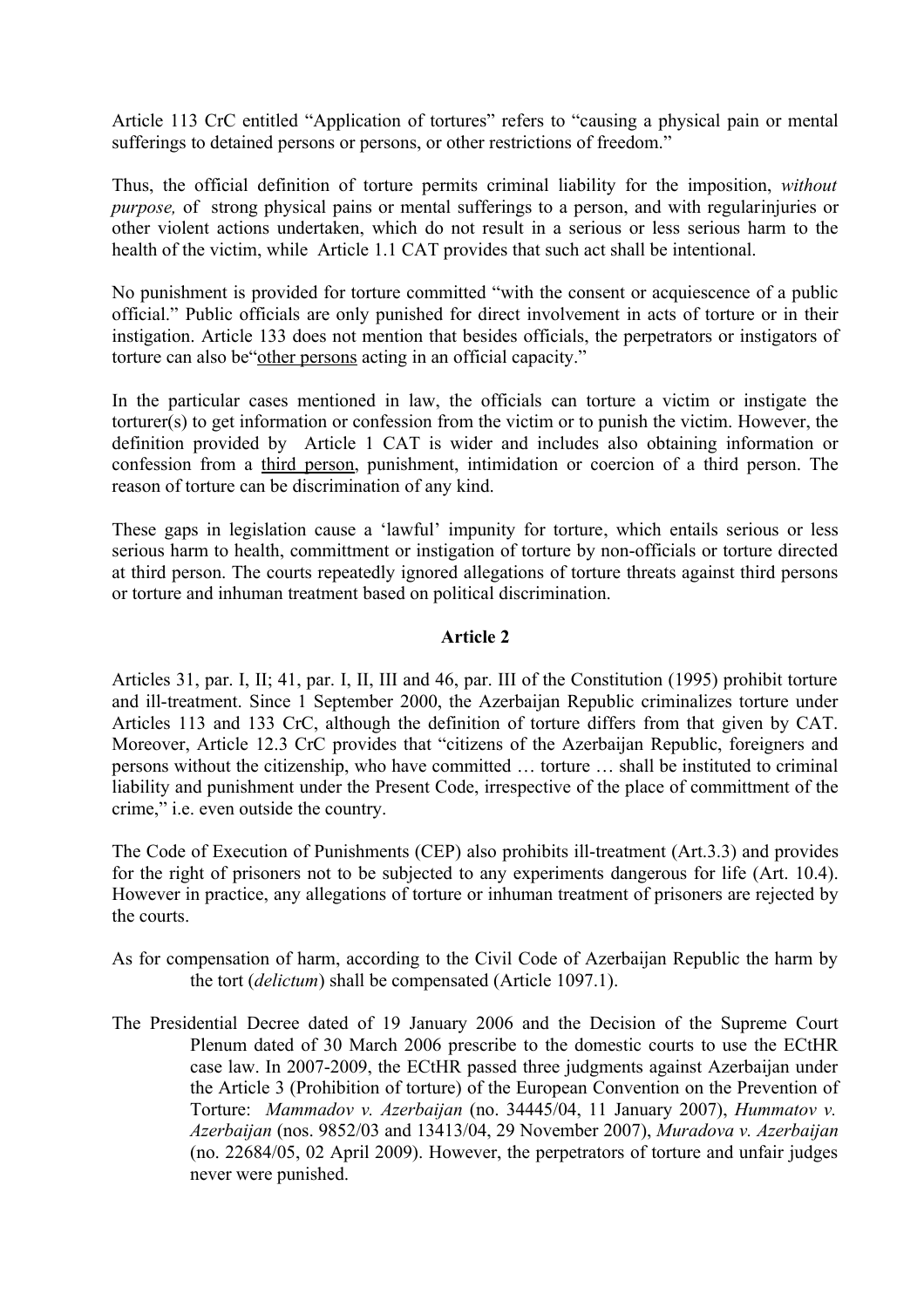- The effectiveness of other state institutions remains also low. For example, the Constitutional Court (CC) since it began to examine the individual applications in 2004, did not find violation of Article 46 of the Constitution in any case. Almost all cases examined by the CC are related to property disputes. In 2007, the CC received 1715 individual complaints and passed 11 judgments and 4 decisions**[1](#page-3-0)** .
- The Office of the Ombudsman did not take even a single case of torture since 2002, which would be consequently approved by the Prosecutor's Office. However, this very institution was selected as National Prevention Mechanism under the Optional Protocol to CAT.

The Special Rapporteur on torture recommended in 2000, and CAT in 2003 that the remand centre of the Ministry of National Security (MNS) has to be closed or subordinated to the Ministry of Justice. However, it continues to operate and remains under the jurisdiction of the same authorities. The State report (paras 166-168) clearly indicates that it is a result not of technical or financial problem but of a certain outdated approach arguing that "the complexity of the criminal cases under the authority of the Ministry, the need to protect State secrets and national security interests and to combat terrorist activities effectively and the degree of the threat posed to society by the offences and suspects concerned."

Instead of implementing CAT recommendations, the Government proposes to improve the detention regime, social and living conditions, health and hygiene, and legal protection of remand prisoners. The main problem however is that this prison is under the jurisdiction of the same authorities that conduct the pre-trial investigation, and after every court hearing the defendants returns under the control of MNS. Moreover, the prison director as an officer of MNS has decisional power over questions such as access to lawyer, permission of family meeting, reception of appeals and complaints to be sent to other, external institutions, etc.

For example, the MNS had investigated the crimes of so called "Hadji Mammedov's gang" including 22 Azerbaijani and 4 Russian citizens of Chechen origin. The HRCA followed a case of one of the defendants, former police colonel Kamil Sadreddinov. After the extradition from Russia, the prison director (MNS officer) prohibited Mr. Sadreddinov during 16 days to have access to the legal counsel hired by his family. Just in this period, the investigation forced his self-accusatory confession. Consequently, the judge ignored statements of Mr. Sadreddinov and other defendants about the tortures applied against them. The key defendant, H.Mammedov who had committed several attempts of suicide in the MNS prison hinted that he feared for his life in the prison: "I also am a human being and it can happen that tomorrow I will not wake up." Usually, the convicted person is transferred to the post-trial prison immediately after decision of the Appeal Court. Hence, throughout the period of investigation and examination of the criminal case and appeal, the defendants were detained under the control of MNS. Moreover, despite the fact that the Appeal Court passed its judgment in November 2007, the key defendant (H.Mammedov) is detained in the MNS prison till now. He is the only life prisoner in Azerbaijan detained outside of Qobustan Prison of closed type.

The European Committee for the Prevention of Torture and Inhuman or Degrading Treatment  $(CPT)$  visited the MNS prison in [2](#page-3-1)002. In its report,<sup>2</sup> the CPT noted the serious shortcomings in

<span id="page-3-0"></span><sup>&</sup>lt;sup>1</sup> Press Service of Constitutional Court, quoted by the Day.az News Agency, 16.01.2008, source:<http://www.day.az/news/society/104315.html>

<span id="page-3-1"></span><sup>&</sup>lt;sup>2</sup> CPT/Inf (2004) 36. Report to the Azerbaijani Government on the visit to Azerbaijan carried out by the European Committee for the Prevention of Torture and Inhuman or Degrading Treatment or Punishment (CPT) from 24 November to 6 December 2002, published on 7 December 2004, §§ 65-68 .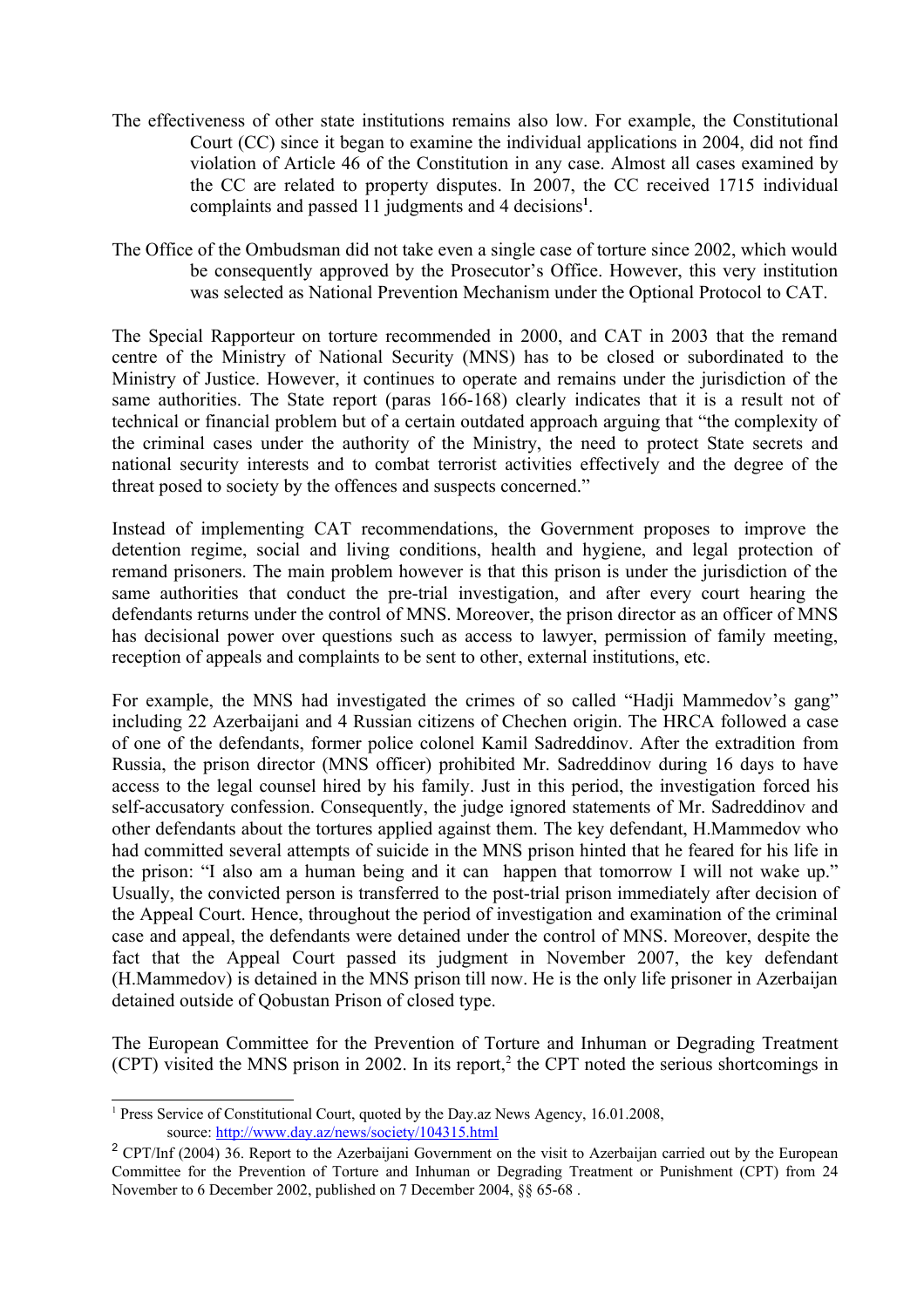medical documentation, contacts with the outside world and confidentiality of complaints.

- It is very characteristic, that after the above mentioned CPT initial report, the Government of Azerbaijan did not authorize the publication of further CPT reports. It ignored the direct recommendation of the Parliamentary Assembly of the Council of Europe (PACE) in Resolution 1545(2007) to implement the CPT recommendations and to authorize the publication of CPT reports.**[3](#page-4-0)**
- In 2002, the Government permitted individual complaints under the CAT. However, while the domestic law established some machinery to implement the decisions of the ECtHR or of the Constitutional Court, there is no procedure established to implement the UN Treaty Bodies decisions following individual communications. As a consequence, victims and their lawyers have no interest in appealing to the UN.
- Since November 2006, the Public Committee to monitor prisons was established in the Ministry of Justice. It has access to the prisons under subordination of the Ministry of Justice. However, the police station, mental asylums, special schools, disciplinary battalions and other places of deprivation of liberty subordinated to other state bodies have no similar monitoring structures involving civil society.

# **Article 3**

Article 3.2.2 of the Surrender of Criminals (Extradition) Act 2001 provides that "extradition shall be refused under the following circumstances: …If there are substantial grounds to believe that the requested person, if extradition is granted, would be subjected to torture, other cruel, inhuman or degrading treatment or punishment in the requesting State."

Article 52.2.7 CrC provides that a forced exile, which is one of the kinds of punishments under the criminal law "shall not be applied to persons... , for which there are sufficient bases to believe, that they will be exposed to torture or prosecutions in the country to where they will arrive after exclusion."

Article 5 of the Law on Status of Internally Displaced Persons and Refugee prohibits to send back ("refouler") a person arrived in the Republic of Azerbaijan without valid travel document owing to the impossibility or unwillingness to avail themselves of the protection of its state of permanent residence, because of the danger for this person of being persecuted for reasons of ethnicity, race, citizenship, religion, language, political opinion, membership of a particular social group as well as the real threat to the life, family and property.

In violation of this law and State Party obligation to not "expel, return ("refouler") or extradite a person to another State where there are substantial grounds for believing that he would be in danger of being subjected to torture" under the Article 3 CAT, cases of extraditions to the countries with bad human rights records were registered in Azerbaijan, e.g. Chechens to Russia and Kurds to Turkey. In these cases, Azerbaijan prefers rather bilateral agreements than European treaties.

The several thousands of Chechen asylum seekers face permanent problems with registration of their status. The Azerbaijan State Committee on Work with Refugees and IDPs still refuses to deal with this group of asylum seekers and re-addressed this issue to the UNHCR office in Baku.

<span id="page-4-0"></span><sup>3</sup> PACE Resolution 1545, par. 8.13.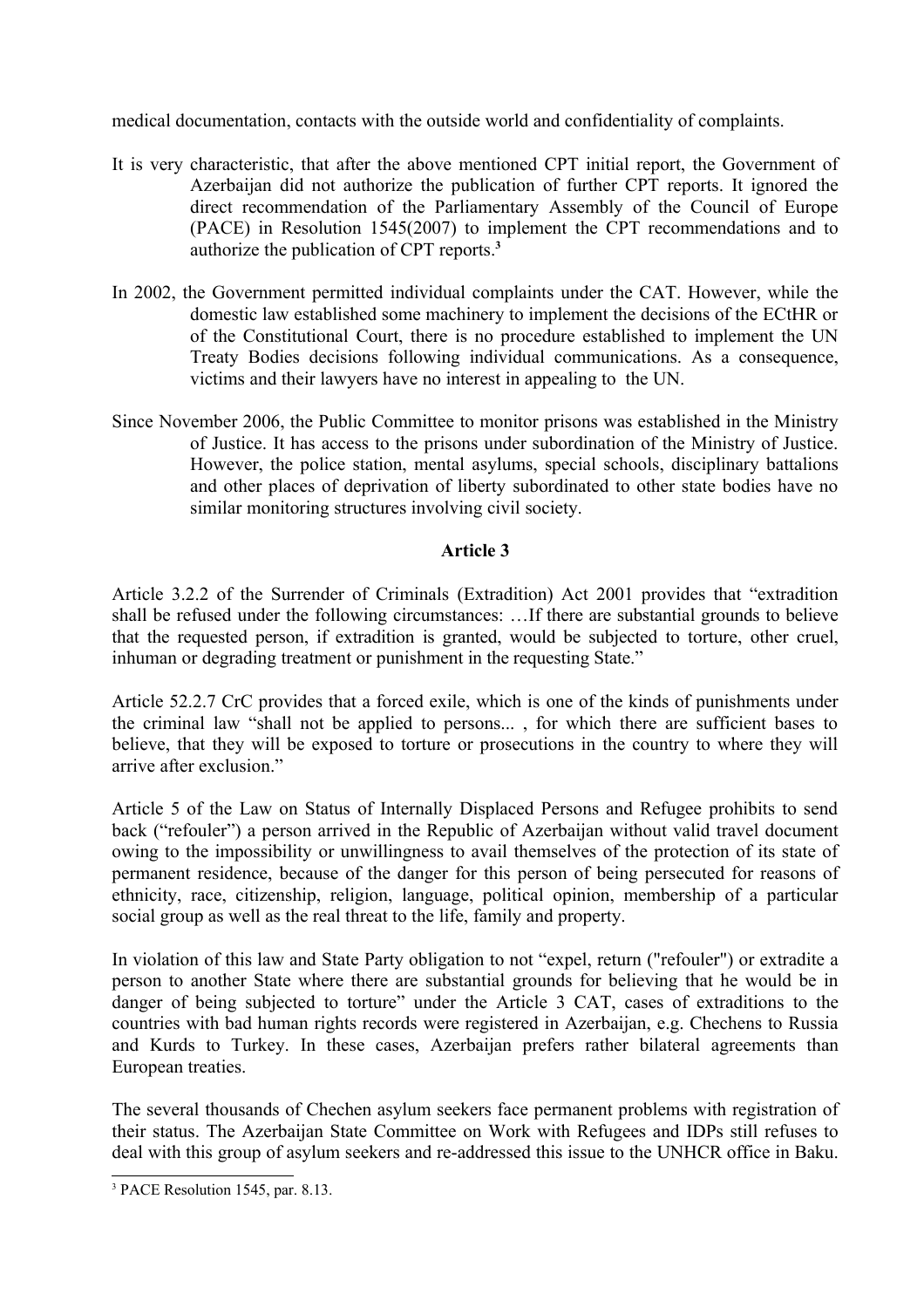The Chechens are generally provided with a standard letter confirming that UNHCR is examining their cases, which helps them to avoid forced eviction from the country. But even after 3-4 and more years of such "examination", they have no official refugee status. Even widow of first Chechen President Djohar Dudayev and family of Aslan Maskhadov failed to receive this status and were forced to leave the country.

Although the authorities of Azerbaijan do not practice the formal refoulement of Chechens, they tolerate the disappearances and extradite the Chechens in Russia. Since 1999, at least 24 Chechens were illegally transferred in Russia where they faced torture. Most famous is the case of **Ruslan Eliyevich Eliyev** who had been registered by UNHCR as refugee under No.6032. After his kidnapping in Baku on 09 November 2006, he was found dead in Samashki, Chechnya in March 2007 with traces of severe torture, in a bag thrown down from a helicopter. In April 2008, **Yusup Nagayev** was arrested for extradition to Russia. He had been registered by the UNHCR already in 2002 under no. 4338. On February 7, 2009, he was extradited to Russia. In June 2008, Azerbaijan forcibly extradited a disabled asylum seeker, **Suleyman Ayubov**, registered by the UNHCR office in Baku under No. 6024.

Besides them, at least 18 Chechens were secretly extradited from Azerbaijan and consequently arbitrarily executed in Russia. Namely, the representative of Chechen rebels informed in May 2008 about the same fate of **Azimov Kyuri**, **Aziyev Rasul**, **Bogayev Hampash**, **Chuchayeva Aset Zhavazhbaudinovna**, **Demelkhanov Zelimkhan Hamzatovich**, **Dikayev Mussa Vakhaevich**, **Edilov Ruslan Muslimovich**, **Eskiyev Aslan Mogomed-Eminovich**, **Gadayev Bislan**, **Gaziyev Imran**, **Marayev Dokka Lechiyevich**, **Mazhidov Ramazan**, **Mezhidov Abubakar**, **Oybuyev Ruslan**, **Shaipov Shamil Shamsudinovich**, **Tsulayeva Zara**, and **Yandarbiyev Salam**. [4](#page-5-0)

Therefore, some Chechens try to use the temporary prohibition of non-refoulement as interim measure of the European Court of Human Rights (ECtHR). For example, Chechen asylum seeker Hadji Chankayev was extradited to Russia in July 2006 under the request related to the terrorist case in Kaspiysk, Russia, despite the lawyer's request of interim measure. The ECtHR was misinformed by the Government about the alleged absence of extradition request of Russia. Only a few days after the ECtHR negative response, Chankayev was extradited. Consequently, the Russian law-enforcement agencies did not find his guilt under the terrorist act and changed the accusation to have him extradited. Finally, Russian authorities accused and sentenced him for alleged theft dating back to a decade to justify the extradition request. In another case, on 30 June 2008, the Azerbaijan authorities arrested **Alikhan Khasuyev** who had been registered under no. 786–06c06036. Only an urgent request of interim measures from the ECHR in the framework of the case *Khatuyeva and Khasuyev v. Azerbaijan and Russia* (no. 33810/08) prevented him from immediate extradition.

Turkish journalist of Kurdish origin Ms. **Elif Pelit** (CAT communication No. 281/2005: Azerbaijan. 29/05/2007) went through a similar experience. She was arrested in Azerbaijan and although she already had a refugee status in Germany, she was extradited in 2005 from Azerbaijan to Turkey where she had been sentenced *in absentia*. The UN CAT found the violation of Articles 3 and 22 CAT in her case and recommended her release.

However, the fate of **Ahmed Kirboga** and **Atesh Edip**, two other Kurdish refugees who had been extradited to Turkey several months before Ms. Pelit on the basis of a judgment by an Azerbaijani court, remains unknown to date.

<span id="page-5-0"></span><sup>&</sup>lt;sup>4</sup> Source:<http://www.chechenews.com/news/117/ARTICLE/4498/2008-05-31.html>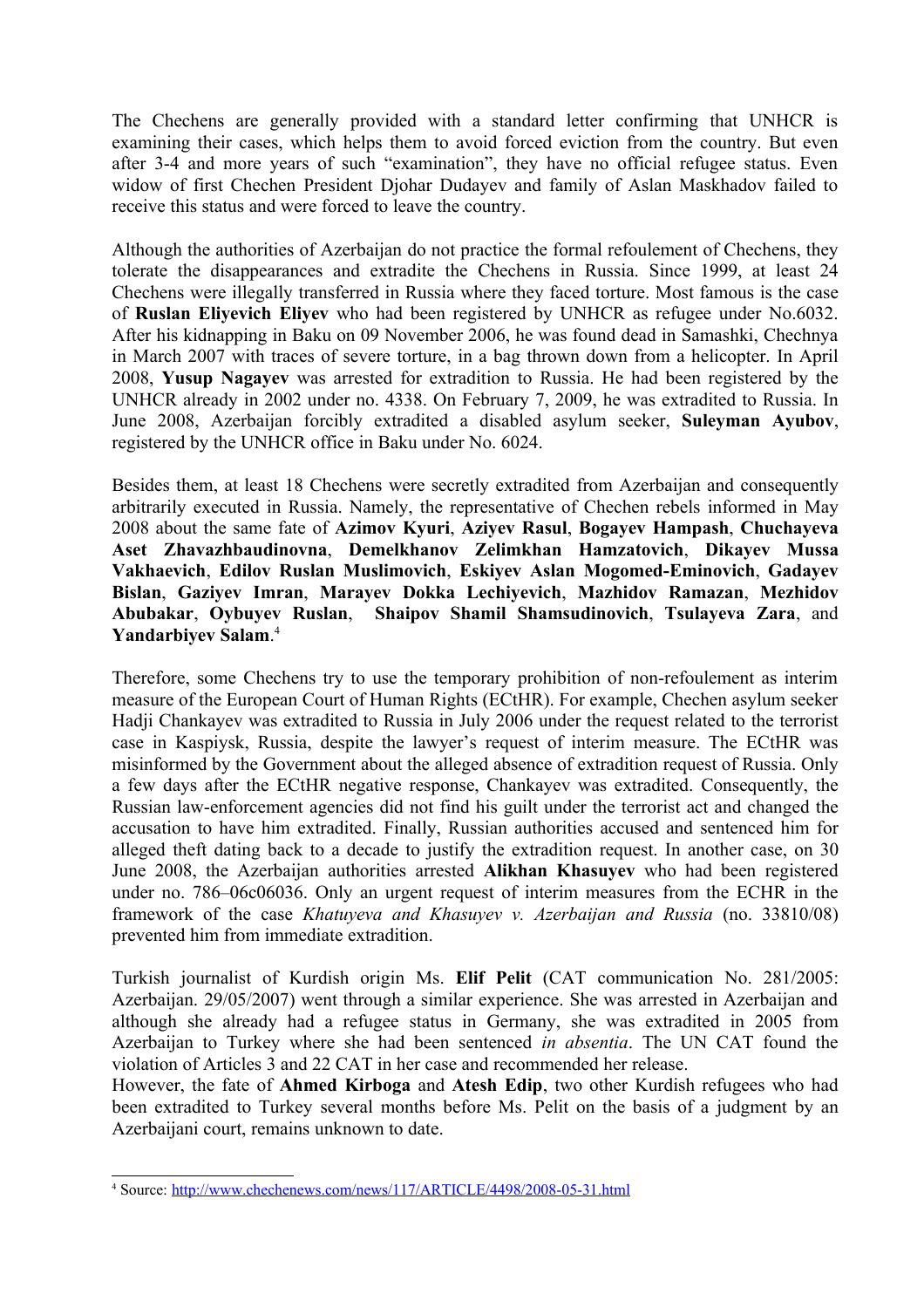#### **Article 4**

There is still no disagregated statistics of conviction for acts assimilated to torture. However, some information published officially proves that courts failed to accuse perpetrators of torture. That reflects not only unofficial position that "torture does not exist in Azerbaijan" but also intentional gaps of definition of torture.

Obviously, in all 10 cases of deaths of suspects in police custody mentioned in the State Report (paras 61-129), the incorrect definition of torture prevented the accusation of alleged perpetrators under Article 113 or 133, despite the fact that these cases fall under Article 1 CAT.

For example, Rasim Alyshov (paras 61-68 of State Report) was arrested as a suspect of theft, subjected the physical coercion to extract information and he died from his injuries. The investigation considered this *corpus delicti* as 'excess of authority' under Article 309.2 CrC. In other cases reportedly presented as suicide, the suspects were accused for minor crimes like robbery of cellular phone (Bayram Agayev, paras 82-88 of Report), theft (Namiq Mammedov, paras 69-76 of Report), stealing personal property (Nariman Veliev, paras 114-118 of Report), theft of 200,000 Manats, i.e. about EUR 40 (Etibar Nadjafov, paras 96-104 of Report), possession of 0.053 grams of heroin and 1.28 grams of marijuana (Yusif Abdullayev, paras 77- 81 of Report), selling of 2 grams of heroin (Agadj Nuriyev), petty hooliganism (Bakhtiyar Djabbarov, paras 123-129 of Report).

Although the suspects obviously had been driven to suicide, the perpetrators were accused for excess of authority (B.Agayev), neglect of duty (N.Mammedov), negligence and causing minor serious or serious harm to health out of imprudence (B.Djabbarov). In the cases of E.Nadjafov, N.Veliyev and A.Nuriyev, the accusation for incitement to suicide was later dropped, while in the case of Y.Abdullayev, it was decided not to bring any criminal proceedings, as no offence had been committed.

In the case of physical injuries to at least four persons (Eshqin Hamidov and others, paras 105- 113), the later were suspected of theft of golden objects, and in this connection were summoned to police, illegally detained three days and 'subjected to physical violence' to extract confessions. The case was considered as 'abuse of duty' under Article 308 CrC and perpetrator of beating four people during three days was punished by a fine of about EUR 1,500.

The above was a review of cases quoted by the Government in its own report. The domestic nongovernmental organizations claim that a number of allegations of torture submitted to the lawenforcement agencies remains improperly investigated or ignored.

#### **Article 5**

The jurisdiction of Azerbaijan in the case of torture committed by Azerbaijani citizens outside of its territory is clearly provided for under domestic criminal law.

Article 12.3 CrC namely provides criminal liability of the persons who have committed a crime outside of Azerbaijan: "Citizens of the Azerbaijan Republic, foreigners and persons without the citizenship, who have committed … torture … shall be instituted to criminal liability and punishment under the Present Code, irrespective of the place where the crime was committed."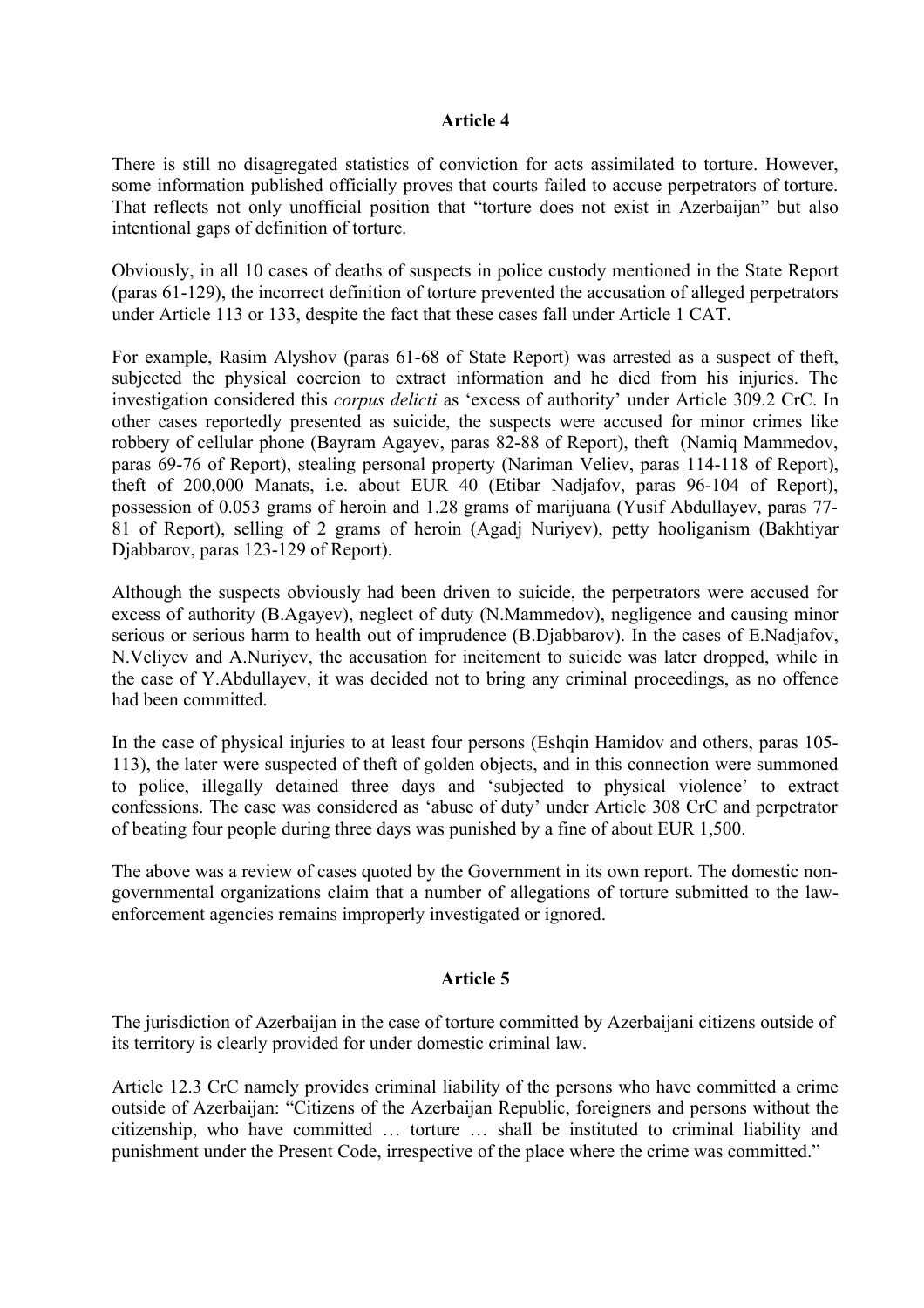According to Article 3.2 of the Code of Criminal Procedure, "The provisions of legislation on criminal procedure shall be applied outside the territory of the Azerbaijan Republic at sea, on waterways and in the air, on vessels flying the flag or national emblems or registered in its ports."

For example, the authorities prosecuted several former military servicemen who tortured their comrades in the Armenian captivity to punish them on order of prison personnel. The alleged crimes had happened on territories out of the control of the Azerbaijani government, i.e. in Armenia and the territory of Nagorno-Karabakh occupied by Armenia. The offences in question were punished according to the relevant provisions of Azerbaijani criminal law.

By the same token, the Military Court on Grave Crimes tried in 2009 the case of Elmar Quliyev who reportedly voluntarily surrendered to Armenian captivity and tortured and raped other Azerbaijani prisoners of war in 1993. He was arrested in 2008 and accused of high treason.<sup>[5](#page-7-0)</sup>

## **Articles 6 - 9**

The Republic of Azerbaijan arrested and extradited to the countries of origin dozens of foreigners accused of crimes committed outside of Azerbaijan. Some of them can be considered as falling under Article 4 CAT. However, the existence of bad practice of torture in these countries and the lack of effective procedures of appeal raise the questions under Article 3 CAT.

For example, in the case already mentioned of Mr. **Yusup Nagayev**, Russian citizen of Chechen origin,, the Russian authorities demanded his extradition under Articles 111 (Intentional Infliction of a Grave Injury**)** and 126.2 (Abduction) of CrC of the Russian Federation. Nagayev was arrested although at the moment of his arrest, he was registered by the local UNHCR Office under the No. 4338. On 09 May 2008, the ECtHR stopped the extradition and communicated the parties the respective information. On 13 December, the UNHCR decided not to provide Nagayev a refugee status. Consequently, on 22 December 2008, the Prosecutor Office decided to extradite him to Russia. On 23 January 2009, this decision was confirmed by the district court, and on February 7, he was extradited, reportedly without opportunity to appeal against the decision.

The HRCA shares the concern expressed in the UN Human Rights Committee's concluding observations CCPR/C/AZE/3 (par.9) on the absence of a "mechanism allowing aliens who claim that their forced removal would put them at risk of torture or ill-treatment to file an appeal with suspensive effect"

That is notable that in its judgment on the case *Shamayev and Others v. Georgia and Russia* (no. 36378/02, 12 April 2005), the ECtHR decided that the intention of Georgia to extradite five ethnic Chechens to Russia violated Article 13 taken in conjunction with Articles 2 and 3 of the European Convention of Human Rights. That means that before the change of position of ECtHR, the courts of the Republic of Azerbaijan have to take this precedent into account and not to extradite the Chechens in Russia and to prosecute them in Azerbaijan if necessary.

# **Articles 10 and 11**

The tolerance of torture and ill-treatment and the high perception of impunity attracted the

<span id="page-7-0"></span><sup>&</sup>lt;sup>5</sup> Day.az News Agency, source: <http://www.day.az/news/criminal/143038.html>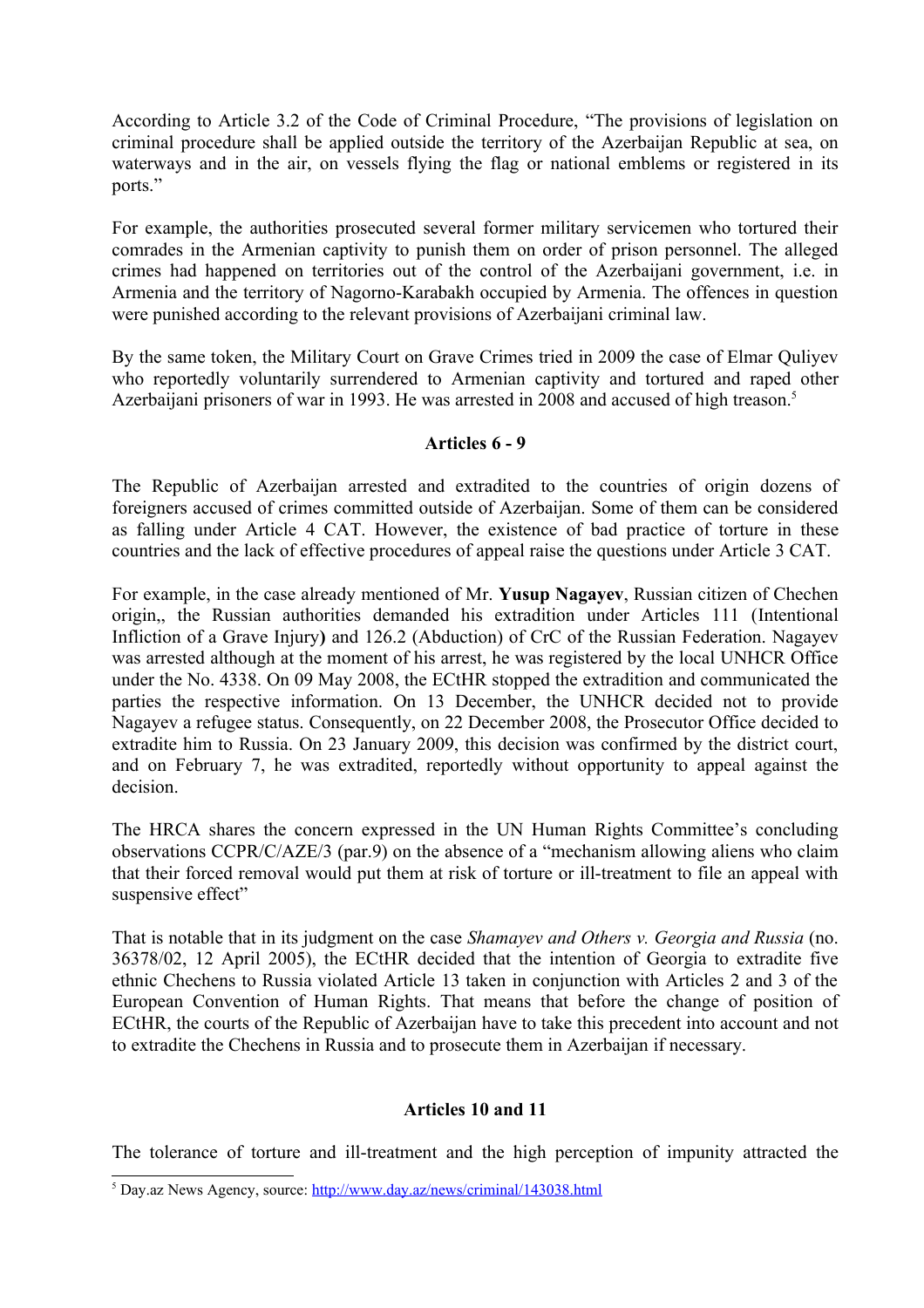attention of the PACE<sup>[6](#page-8-0)</sup>.

The HRCA believes that the education of personnel on the international standards on the prohibition of torture will remain ineffective as long as the local practice will permit the perpetrators to enjoy impunity. There are enough evidences that authorities, which permanently improve the legislation on torture simultaneously undermine these efforts by unofficially concealing the perpetrators.

For example, Article 27 of the Law "About Police" clearly prohibits the use of force or special police tools against women. However, in 2003 and 2005 the female demonstrators were injured by policemen who can be identified at the photographs and videotapes. Despite of this, none of the policemen was ever punished for that.

The HRCA faced the situation when the Minister of Justice prescribed in 2004 certain hygienic standards to the prison cells (in so called Rules of Internal Order). In 2008, the director of Qobustan Prison put an active complainant in a former punishment cell, whose standards are lower than prescribed in the Rules. However, the judges did not conclude to a violation of the prisoners' rights. Thus, the prison personnel learned that clear instructions are not obligatory and their violation is tolerated.

# **Article 12**

Since September 1, 2000, when the torture was criminalized in Azerbaijan, the official investigation of events assimilated to torture never ended in the conviction of an official on the only ground of torture.

There are artificial obstacles to the access of detainees to a lawyer, which is in contradiction of criminal procedural norms and delaying medical examination, which can be initiated only by the prosecuting agency. For example, in the case of *Sardar Mammadov (Jalaloglu)* (no. 34445/04, 11 January 2007), the official forensic examination of S.Mammadov was conducted only nine days after his arrest. Nevertheless, it revealed some injuries on his body, two bruises on his right calf and right heel which are very characteristic for *falaka* (beating of the naked soles of feet with truncheons), which were ignored by the prosecutor and the judges. The ECtHR found "that no effective investigation was carried out into the applicant's allegations of ill-treatment" and "the domestic investigation of the applicant's claim was not sufficiently thorough and effective."

The main problem is the *de facto* prohibition of independent forensic examination. According to Article 125.2.5 CCP, "information, documents and other items shall not be accepted as evidence in a criminal case if they are obtained in the following circumstances: … where the … investigative or other procedures are conducted by a person who does not have the right to do so."

The ECtHR judgment on the case .*Alakram Hummatov* (nos. 9852/03 and 13413/04, 29 November 2007) describes the attitude of authorities towards the independent examination of medical records of the prisoner by a prominent doctor awarded by the Government for her achievements. In the process of communication, the Government maintained that the examination, submitted by the applicant in support of his allegations, "had been prepared by a non-professional, "presented in an artificially bloated way and [was] completely ill-founded".

<span id="page-8-0"></span><sup>6</sup> PACE Resolution 1545(2007), par. 8.12.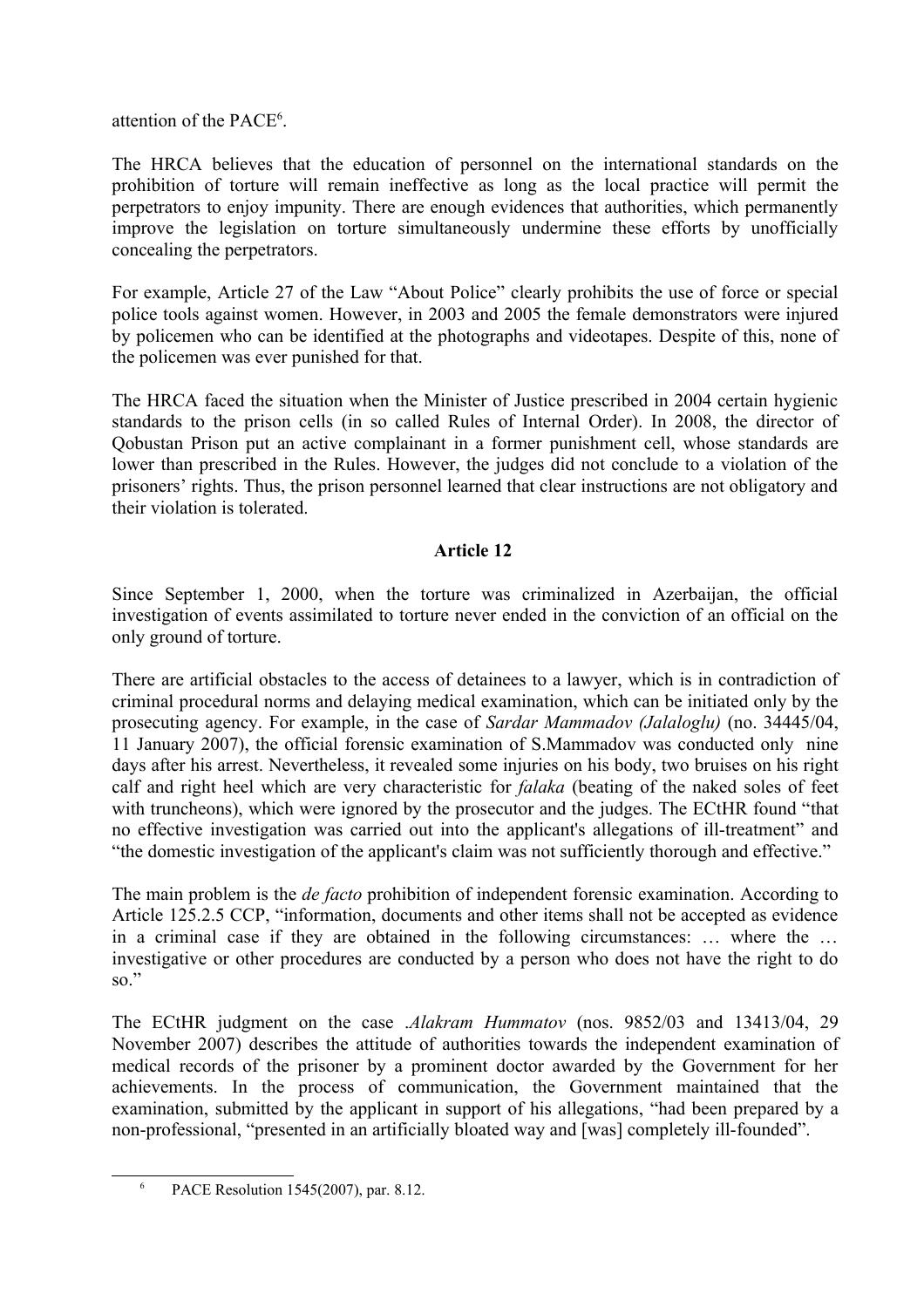The Government learned this lesson, and in 2007, when the prisoner Natiq Mirzayev had complained for infection of tuberculosis as the result of sharing his cell with ill Hummatov, the doctors stated that all his medical records "were lost because of negligence of technical personnel." After that the court found that there is no reliable evidence of administration's guilt. The families of other prisoners can not get the copies of medical records under the pretext that it is strictly secret information of personal file, although such an approach violates the CPT recommendation<sup>[7](#page-9-0)</sup>

The Human Rights Commissioner (Ombudsman) of Azerbaijan reported<sup>[8](#page-9-1)</sup> in 2007: "One of the issues of concern in 2007 was the question of torture. Thus, the complaints received by the Commissioner informed about cases of physical and psychological pressure, degrading treatment, beatings, detention for a period exceeding the maximum term set by the Law and other abuses committed by the personnel of police bodies and prisons…

Cases of beatings at police stations are usually explained by resistance of the detained person and his refusal to obey officers' orders, whereas in penitentiaries they are justified by the violation of the rules of discipline by inmates and their disobedience to lawful demands of the prison personnel.

Although the number of such cases decreases every year, the elimination of violence, which is a result of old behavioural habits will undoubtedly take time.

The Commissioner has made motions to the Ministries of Internal Affairs and Justice, as well as the Office of the Prosecutor General for investigation of the situation, as well as for punishment of the officials responsible for torture and beatings when such cases were discovered. Although usually it was reported that no cases of torture took place, sometimes such persons were punished in an administrative order, demoted in rank or dismissed from their positions."

Obviously, the Ombudsman would never inform the respective agencies if she would not doubt official explanations that injuries were the result of lawful reaction of policemen to the disobedient behaviour of detainees. The consequent reaction of the officials confirms that the Government would like to decrease the scope of torture but simultaneously is very concerned by the reputation issues.

In this connection, it is necessary to mention the fate of Sahib Teymurov, a head of the Orphanage Guardianship NGO who disclosed the concealment by the police of a case of prostitution of an under-age girl infected with HIV. In February 2008, the girl was sentenced. Consequently, Mr. Teymurov was arrested in August 2007 for alleged extortion of money and hooliganism. After several days in detention, he unsuccessfully committed suicide in remand prison No.1. In April 2008, he was put in the psychiatric ward of the central prison hospital and diagnosed "Psychosis of schizophrenia type." In May 2008, the Court of Grave Crimes decided to stop the persecution and to treat him forcibly in the mental asylum. That is in contrary to the CAT recommendation (2003) "to ensure the full protection of non-governmental human rights defenders and organizations."

#### *Situation in Nagorno-Karabakh*

<span id="page-9-0"></span><sup>7</sup> 3rd General Report CPT/Inf (93) 12, § 46.

<span id="page-9-1"></span><sup>8</sup> Commissioner for Human Rights (Ombudsman) of the Republic of Azerbaijan. Promotion and protection of human rights and liberties in Azerbaijan. Summary of the annual report for 2007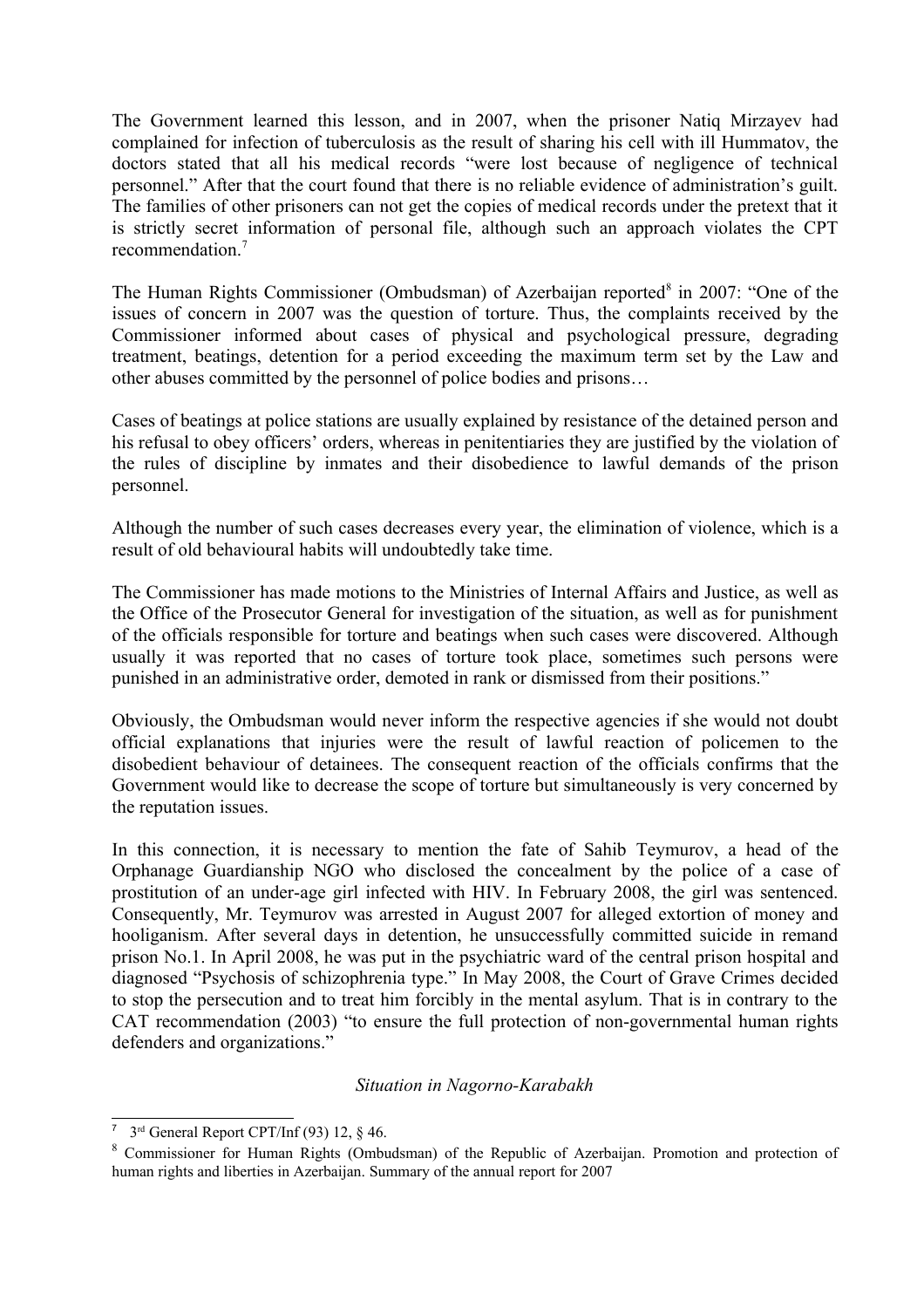Special concern is raised by the investigation of war crimes, which took place in Armenia and in the occupied territories in Nagorno-Karabakh and some surrounding regions. In January 2009, 1396 citizens of Azerbaijan were released from Armenian captivity, including 169 children, 289 elders and 343 women.<sup>[9](#page-10-0)</sup> Practically all of them after return complained about torture and illtreatments. Some returned corpses of dead prisoners of war also had traces of torture.

There is no way for the Azerbaijani authorities to investigate these crimes. Armenia as the occupying authority holds the responsibility to investigate and to prosecute such crimes. However, the case *Harutyunyan v. Armenia* (no. 36549/03, 28 June 2007, par.66) examined by the ECtHR, found violations in the investigation by the Armenian authorities of the killing of an Armenian soldier as a result of bullying in the Armenian military unit in occupied Mardakert region. The ECtHR "concludes that, regardless of the impact the statements obtained under torture had on the outcome of the applicant's criminal proceedings, the use of such evidence rendered his trial as a whole unfair."

In another case, *Arayik Zalyan, Razmik Sargsyan and Musa Serobyan v.* Armenia (nos. 36894/04, 3521/07, 11 October 2007, dec.), the Armenian citizens recruited in the Armenian military unit no. 33651 situated near the village of Mataghis in the unrecognised Nagorno Karabakh had been arrested for the murder of two servicemen from the same military unit in December 2003. The ECtHR communicated to Armenia its complaints for torture to the territory of Nagorno Karabakh with permission and instigation of officials.

#### **Article 13**

There are several formal ways to complain against the unlawful acts of the prosecuting agency or officials. If there is criminal case opened, then it is possible to complain to the court under Article 449 of the Code of Criminal Procedure (CCP) concerning procedural acts or decisions of the prosecuting authority, in particular torture (Article 449.3.4). On other occasions, it is possible to commence a dispute concerning decisions and actions (or inaction) of relevant bodies of the executive authority under Articles 296-297 of Civil Procedural Code referring to the violation of rights and freedoms of the person (Article 297.1.1 CPC).

One of the problems impeding the timely identification and prevention of torture is the fact that the imprisoned complainants remain in the same places where they were allegedly subjected to torture and ill-treatment. Moreover, the investigators often complicate the access to a lawyer.

In the case of *Sardar Mammadov (Jalaloglu)* (no. 34445/04, 11 January 2007, par. 74), the ECtHR found out that the applicant, who is a prominent opposition leader, "was not able to bring his claim of ill-treatment immediately to the attention of the authorities because he was not allowed to see his lawyer for three days after the beating. The matter was first brought to the attention of the authorities when his lawyer demanded a medical examination on 22 October 2003. However, this request was not handled with sufficient diligence, as no action was taken in this regard until the lawyer complained to the prosecutor, five days later, about the failure to arrange for a medical examination. Even after this, it took two more days for the medical examination to be carried out… The Court therefore considers that the failure to secure the forensic evidence in a timely manner was one of the important factors contributing to the ineffectiveness of the investigation in the present case. A timely medical examination could have enabled the medical expert to reach a more definitive conclusion as to the time of infliction and

<span id="page-10-0"></span><sup>&</sup>lt;sup>9</sup> Day.az News Agency, source: <http://www.day.az/news/society/143480.html>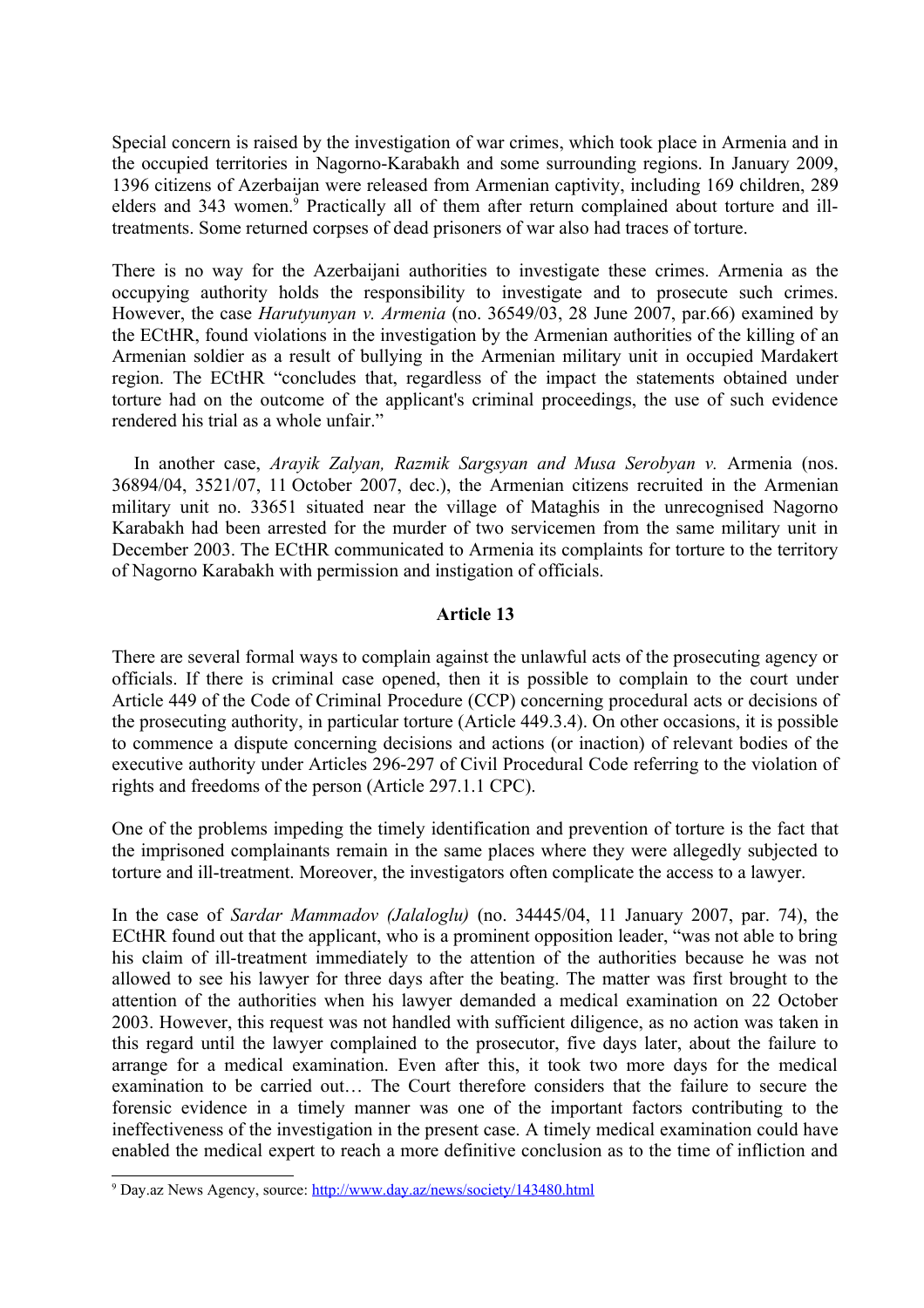cause of the injuries."

The situation of simple citizens who are unknown to the general public and international organizations is even more difficult. Often, they are provided a legal aid lawyer, who is underpaid and not motivated to defend the detainee. The provision of procedural law that the defendant has to be obligatorily represented by a lawyer in the Supreme Court, often creates a serious obstacle for the exhaustion of domestic remedies necessary for a complaint to the UN or the ECtHR.

If the detainee has no lawyer, the only way to complain is to send a written complaint. Despite the formal prohibition of the censorship of complaints to the supervisory bodies and European Court of Human Rights and the permission since 2008 to challenge the acts of the prison administration, according to Article 14 of the Code of Enforcement of Punishments, all complaints have to be given through the prison's special division. Moreover, the prison officers demand to submit the letters in opened envelopes. Because of the censorship of the prisoners' complaints for inhuman treatment, the later prefer to use other channels and ways to complaint, up to hunger-strikes and self-mutilation.

HRCA, which assisted some prisoners in preparing applications to the ECtHR, registered a number of cases of censorship of such letter exchanges. After the repeated complaints to the various state bodies, the prison administration decided to censor officially the letters of one life prisoner, **Mr. Shakir Rzakhanov**. He is even isolated in solitary detention since February 2008 for an uncertain period, namely for his complaints to the domestic and international organizations sent by unofficial channels, which was confirmed by the administration during the trial initiated by the prisoner.

#### **Article 14**

Article 4 of the Law "About Compensation of harm caused to the physical entities in result of unlawful acts of the organs of preliminary investigation, Prosecutor's Office and courts" provides that only those citizens, whose criminal or administrative case was discontinued or who got acquittal by the court, have a right to compensation.

Article 56 of the Code of Criminal Procedure (CCP) lists the persons who are entitled to compensation:

- "an accused who is acquitted;

- a person against whom the criminal prosecution is discontinued…;

- a person against whom the criminal prosecution should have been discontinued …, but was not discontinued in time and was pursued.

- a person against whom the criminal prosecution should have been discontinued …, but continued although that decision was upheld;

- a person unlawfully arrested or placed in a medical or educational institution by force or a person kept in detention on remand without legal grounds for longer than the prescribed period of time;

- a person unlawfully subjected to coercive procedural measures during the criminal proceedings in the circumstances provided for in Articles 176 and 177 of this Code" (i.e. the coercion in principle permitted by law like forcible appearance before the prosecuting authority, search of premises, arrest of property, tapping of correspondence, exhumation of corpse, medical examination).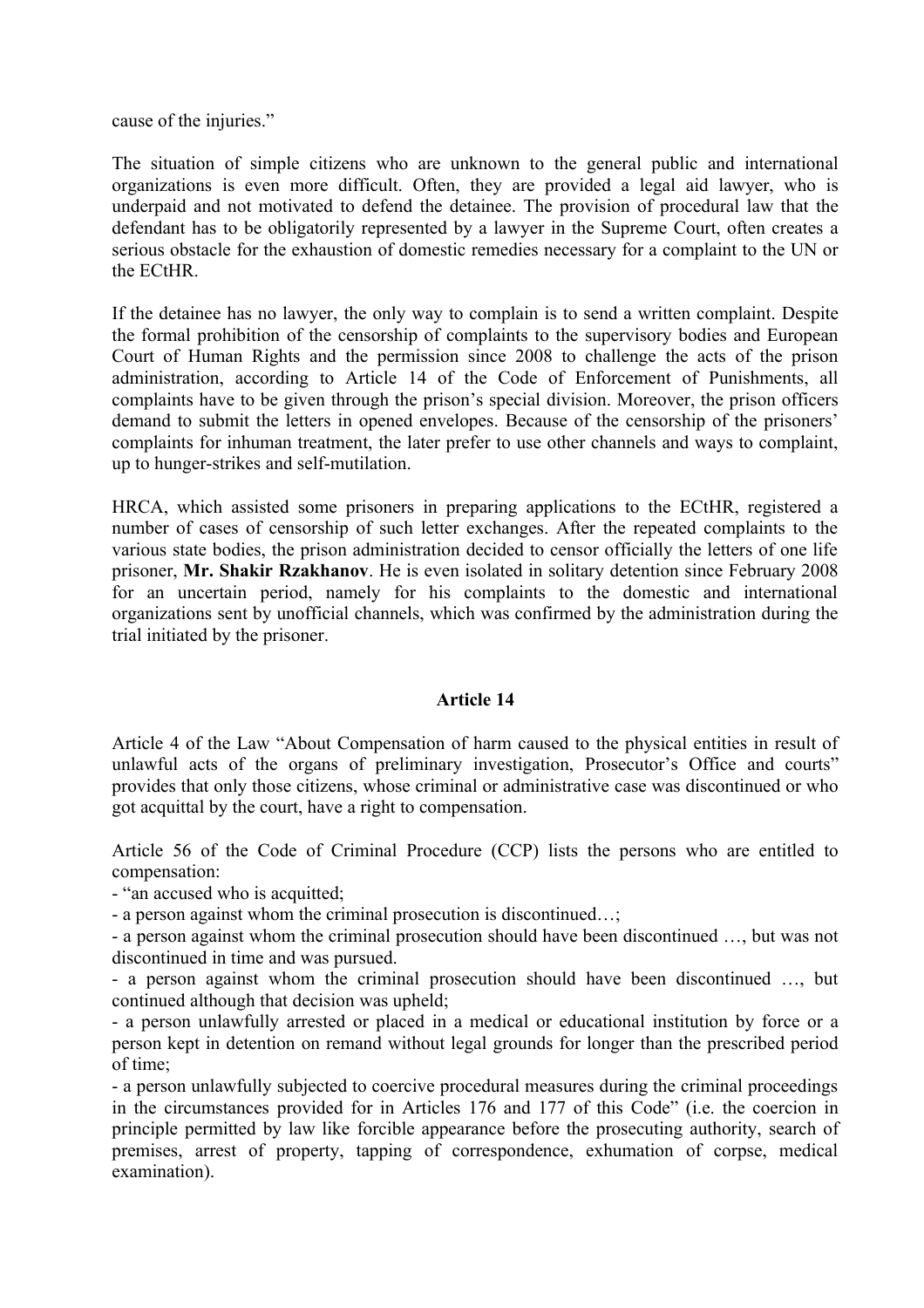The victims found guilty and persons subjected to torture and inhuman treatment are not listed.

Hence, even approved facts of torture do not lead to any monetary harm compensation, if the person has been found guilty. If the acquitted victim of torture was found guilty later on, the court can return the paid compensation of harm. Article 58.5 CCP provides that 'if the compensation is paid on the grounds of acquittal or a decision to discontinue the criminal prosecution, and if that decision is later rescinded in respect of that person and he is convicted in the same criminal case, the return of the sum paid as compensation may be ordered by the court."

Moreover, the false self-accusatory confessions even being extracted under torture exclude any compensation. According to Article 57.3 CCP, "the persons … who … made a statement of guilt in court, which was later disproved, and who thereby created an opportunity for the start of criminal proceedings against them and for the application of coercive procedural measures, shall not receive compensation."

Article 58.3 of the CCP listed the pecuniary harm, which shall be compensated: "loss of salary, pension, allowances and other income; loss of property caused by forfeiture, transfer to the state, removal by the investigating authorities or distraint; legal costs; fees paid to defence counsel; fines paid or taken during the execution of the sentence."

As for "physical and moral damages", Article 58.2 provides that they "shall be paid on the basis of fair assessment by the court if no other statutory arrangement is laid down."

Only compensations for torture received by the victims of torture was paid on the basis of decisions of the ECtHR. In particular, *Alakram Hummatov* (nos. 9852/03 and 13413/04, 29 November 2007), who contracted tuberculosis and received inadequate medical treatment in detention, received EUR 12,000 in respect of non-pecuniary damage, *Sardar Mammadov* (no. 34445/04, 11 January 2007) who was allegedly tortured - EUR 10,000, *Mahira Muradova* (no. 22684/05, 02 April 2009) who lost one eye because of beating by police at a demonstration by the opposition - EUR 25,000. Ignoring the complimentary character of this payment, the Government did not pay any additional compensation. Moreover, there is not any price list for different types of non-pecuniary harm.

# **Article 15**

In cases where a defendant retracted during the open trial its confessions obtained by torture during the investigation, the courts generally sticked to the initial statements.

The OSCE Trial Monitoring Mission described in details the allegations of torture of defendants and witnesses during 13 trials in 2003-2004 and listed the alleged perpetrators.<sup>[10](#page-12-0)</sup> In one of the group cases, the judgment does not even refer to the allegations of torture. In eigth group cases "statements that were alleged to have been made under duress were expressly relied upon as evidence... In general, the response of the courts to the numerous motions by the defence that statements made in temporary detention facilities were obtained by torture or other ill-treatment consisted of ordering medical examinations and calling law enforcement officials as witnesses… In at least ten cases, the bench did not order a medical examination on the day that the allegation of torture was first made before the court. In all instances in which medical examinations were ordered, they either found no proof of injuries, or that the injuries had preceded the arrest of the

<span id="page-12-0"></span><sup>&</sup>lt;sup>10</sup> OSCE Office in Baku. Report from the Trial Monitoring Project in Azerbaijan 2003-2004, pp.19-27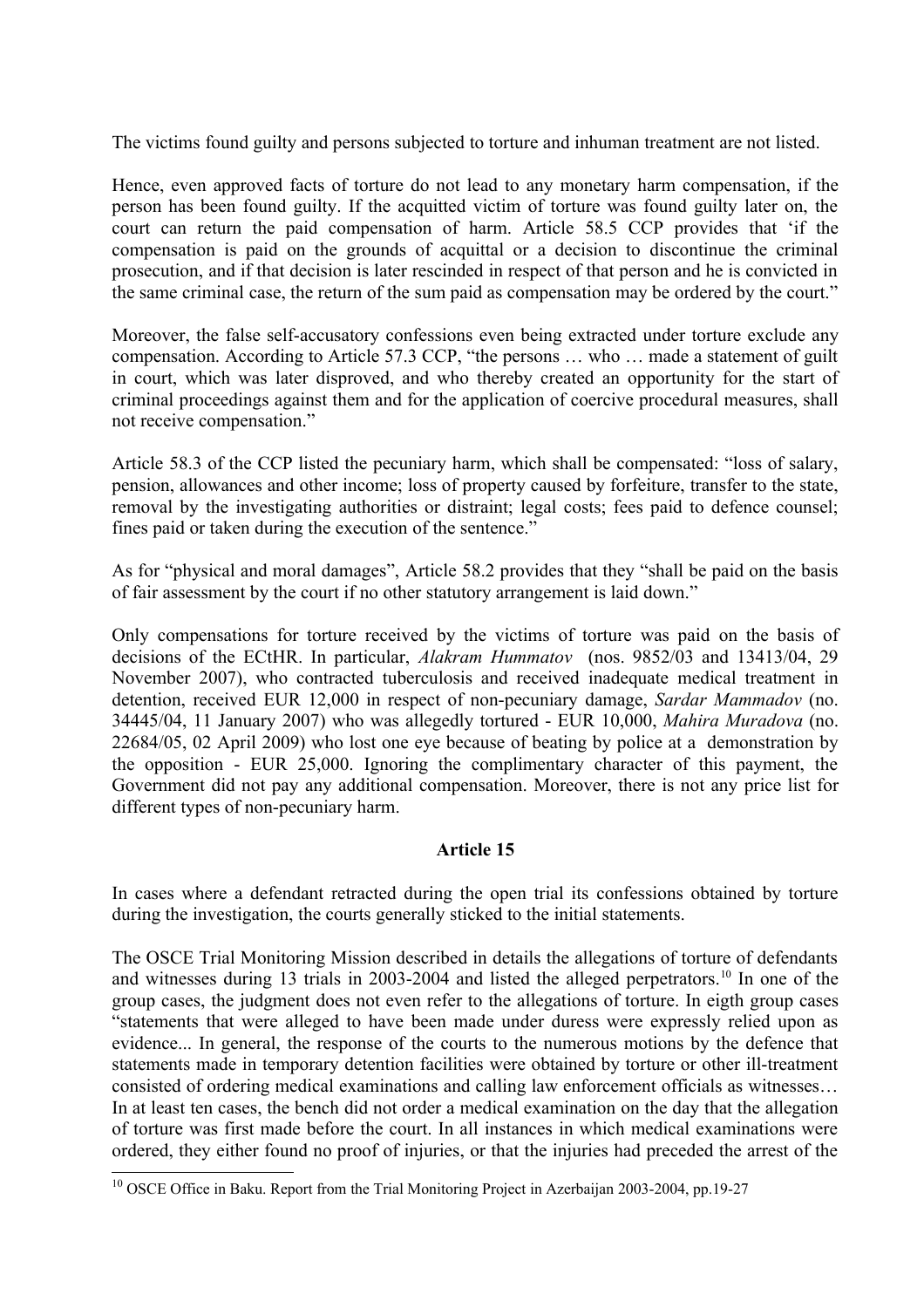defendant or that the injuries were caused as a result of the disorders caused by the defendants. In a number of instances the defence counsel did not ask the court to investigate the torture allegations. There is, however, an obligation for the judge to immediately order a forensic medical examination, even in the absence of an express allegation of ill-treatment, whenever there are other grounds to believe that a person brought before him could have been the victim of ill-treatment."

One of the cases, *Sardar Mammadov (Jalaloglu)* (no. 34445/04, 11 January 2007) was consequently examined by the ECtHR, which found violation of Article 3 ECHR. However, at the domestic level, all three court instances *de facto* ignored his allegations of torture.

## **Article 16**

There is the substantial gap between the legislative framework and its practical implementation in Azerbaijan, especially for conditions of detention of prisoners serving life sentences $/11$  $/11$ 

The FIDH and HRCA conducted in 2006 a fact-finding mission in Azerbaijan. The mission attracted attention to the situation of former prisoners on death row and other lifers.[12](#page-13-1) The mission report was quoted in the report of the Monitoring Committee of the Parliamentary Assembly of Council of Europe (PACE)<sup>[13](#page-13-2)</sup> and in PACE Resolution 1545 (2007) (par. 8.8, 8.9). The PACE expressed special concern for "the number of deaths and suicides committed by inmates" in Qobustan prison.

It is the only cellular prison for life prisoners and prisoners who had to spent a certain part of their sentences in prison cells. The situation of life prisoners can be illustrated by high mortality rate – 52 of 289 lifers (18%) in the last 11 years of existence of this punishment. Among the dead lifers are 33 of 128 survivors of death row  $(26\%)^{14}$  $(26\%)^{14}$  $(26\%)^{14}$ .

According to the research of the Penal Reform International with participation of the HRCA,<sup>[15](#page-13-4)</sup> only 15% of lifers were detained in cells with living space corresponding to the CPT standard, i.e. at least 7 sq.m, while the national standard is 4 sq.m (Article 91.2 of the Code of Enforcement of Punishments). About 3% of lifers were in solitary detention. 54% have mentioned that the cells were not equipped with all necessary items, 50% stated that windows size was under the European standard. The prisoners complained about the quality of food and the monotonous ratio.

55% to 77% of the questioned prisoners think that the conditions in the cells are "hazardous for the health and life of the prisoners". 69% to 81.5% respondents considered the living conditions as inappropriate for life imprisonment. At the same time different reasons were named for the "peril": small area for the cells, bad acoustic insulation, bad ventilation, the presence of the open, "Asiatic" type of toilet in the cell, ferro-concrete floor and ceiling (cold in winter, hot in summer, causes i.a. rheumatism). Some of the prisoners also mentioned that it is not only the construction

<span id="page-13-3"></span><sup>14</sup> Statistics by the HRCA<br><sup>15</sup> **DDL** Life Imprisonment

<span id="page-13-0"></span><sup>&</sup>lt;sup>11</sup> See CAT/C/CR/30/1, 14 May 2003.<br><sup>12</sup> EIDH Rapport Mission Internation

<span id="page-13-1"></span><sup>12</sup> FIDH Rapport. Mission Internationale d'Enquête. Après l'abolition de la peine capitale, les condamnés à perpétuité en danger de mort. Torture et mauvais traitements dans les prisons d'Azerbaïdjan. – Janvier 2007.

<span id="page-13-2"></span><sup>&</sup>lt;sup>13</sup> PACE Doc. 11226. Honouring of obligations and commitments by Azerbaijan. 30 March 2007.

<span id="page-13-4"></span><sup>15</sup> PRI. Life Imprisonment and Conditions of Serving the Sentence in the South Caucasus Countries. Project "Global Action to Abolish the Death Penalty" DDH/2006/119763/ - Tbilisi, 2009, pp.39-85.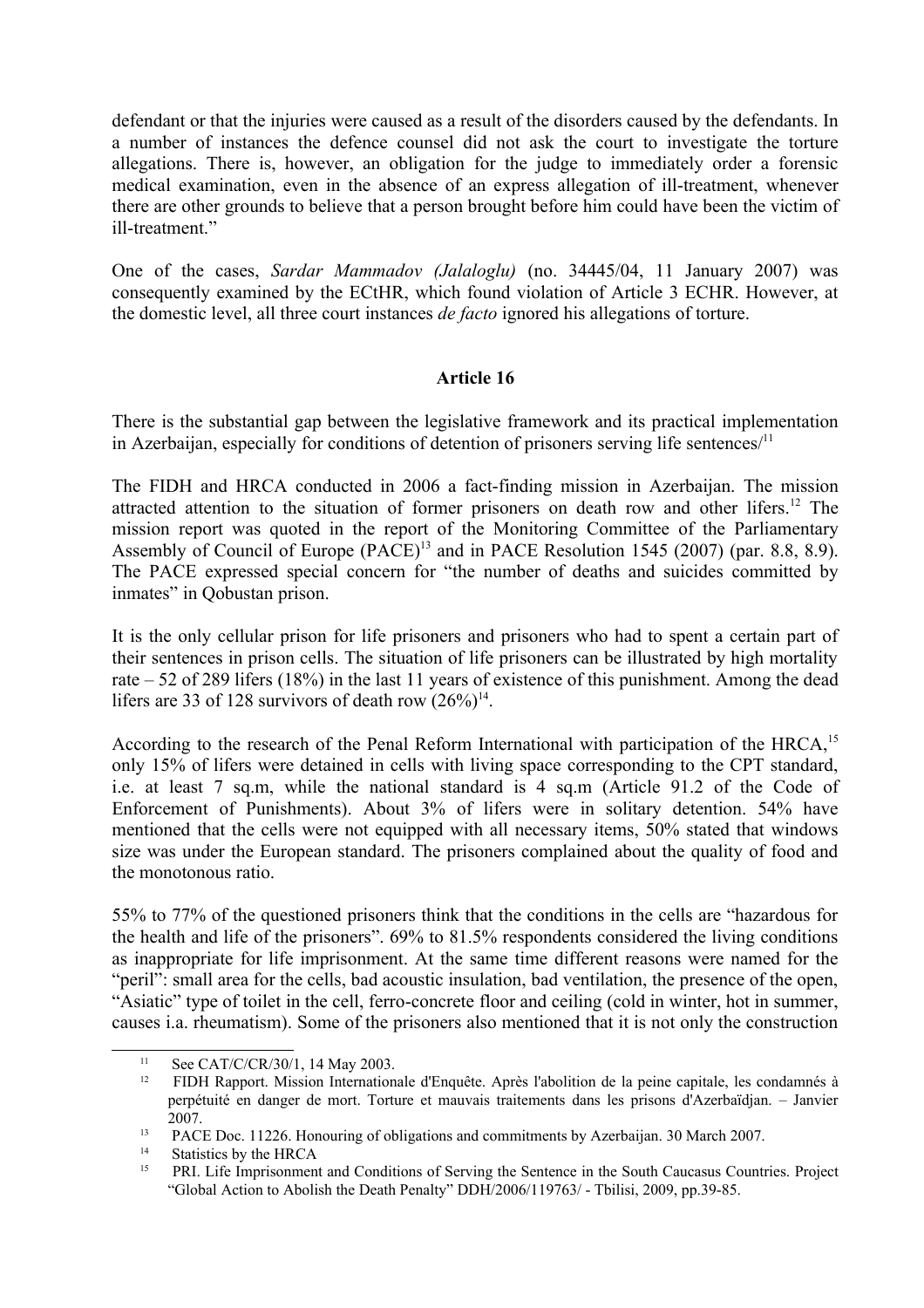of cells that is hazardous for their health but also the absence of sport activities, work, the presence of the psychological pressure caused by the closed space, the presence of violent, mentally ill neighbors, etc.

In different combinations, 85% made request in connection to the improvement of living conditions (bigger cell, domestic devices, more hygienic toilet, more frequent bath, high-quality food, conditions for self-cooking, outdoor sport, and medical service), 50% - providing job and education, 45% - getting help of the psychologist and a priest, 5% - increasing the number of visits, 5% - providing an isolated cell (one-bedroom cell). 5% of the questioned prisoners just do not want to be reminded of the crime they have committed and do not want other to pity them.

The survey revealed the problems connected to the medical service for the life sentenced prisoners. 43% to 66.7% have stated that they had no medical examination upon entering the Qobustan prison. 95% to 100% of the prisoners prove that the doctors do not visit them regularly on their own initiative, but come to the cells only if called. Only 7.4% to 9% of the questioned prisoners think that the quality of the medical service is good. At the same time 58% to 70.4% of respondents think that the quality is bad. 60% of the questioned prisoners think that there are no medicines and qualified medical personnel in prison infirmary, 25% expressed their doubt in their accessibility, and 15% has stated that the amount of the equipment and medicines is not enough.

In 2005-2008, the life prisoners conducted several hunger-strikes in order to attract international attention to their problems. The Commissioner for Human Rights of the Council of Europe T.Hammarberg who has visited the Qobustan Prison in 2007 especially noted the lifers problems in his report<sup>[16](#page-14-0)</sup> published on 20 February 2008 ( $\S$ § 56, 57, 58, 61). He concluded that:*"life imprisonment without the fair and serious possibility of release does raise human rights concerns"* and that without improving the living conditions of lifers *"by no means, should a life sentence become a slow, painful death."* 

Finally, the Parliament improved their conditions by law of 24 June 2008, which increased the number of visits in twice (6 short-term and 2 long-term visits yearly), allowed the TV sets in the cells and formal access to the court to challenge the prison punishments. However, the problem of a universal 25-years 'tariff' period before early release from life imprisonment remains, and the courts fail to review the life imprisonment automatically imposed in 1998 as result of previous death sentences. It is notable that whereas in 2008, there were up to 20 suicide attempts and killings in Qobustan including seven successful ones, no suicides and killings were recorded after the adoption of the law in question, as of 10 October 2009.

The belated medical assistance in prison is one of the main causes of deaths. That raises human rights concerns.

In the same time, in the case of *Alakram Hummatov v. Azerbaijan* (nos. 9852/03 and 13413/04, 29 November 2007, par.98) "the Government submitted that, generally, the alleged lack of medical treatment could not be considered as amounting to torture or to inhuman or degrading treatment or punishment within the meaning of Article 3 of the Convention." Obviously, this position of authorities opposing the existing case-law is still one of the main reasons for the lack of thorough investigation following cases of deaths in penitentiary medical institutions.

<span id="page-14-0"></span><sup>&</sup>lt;sup>16</sup> CommDH(2008)2. Report by the Commissioner for Human Rights, Mr. Thomas Hammarberg on his visit to Azerbaijan 3 - 7 September 2007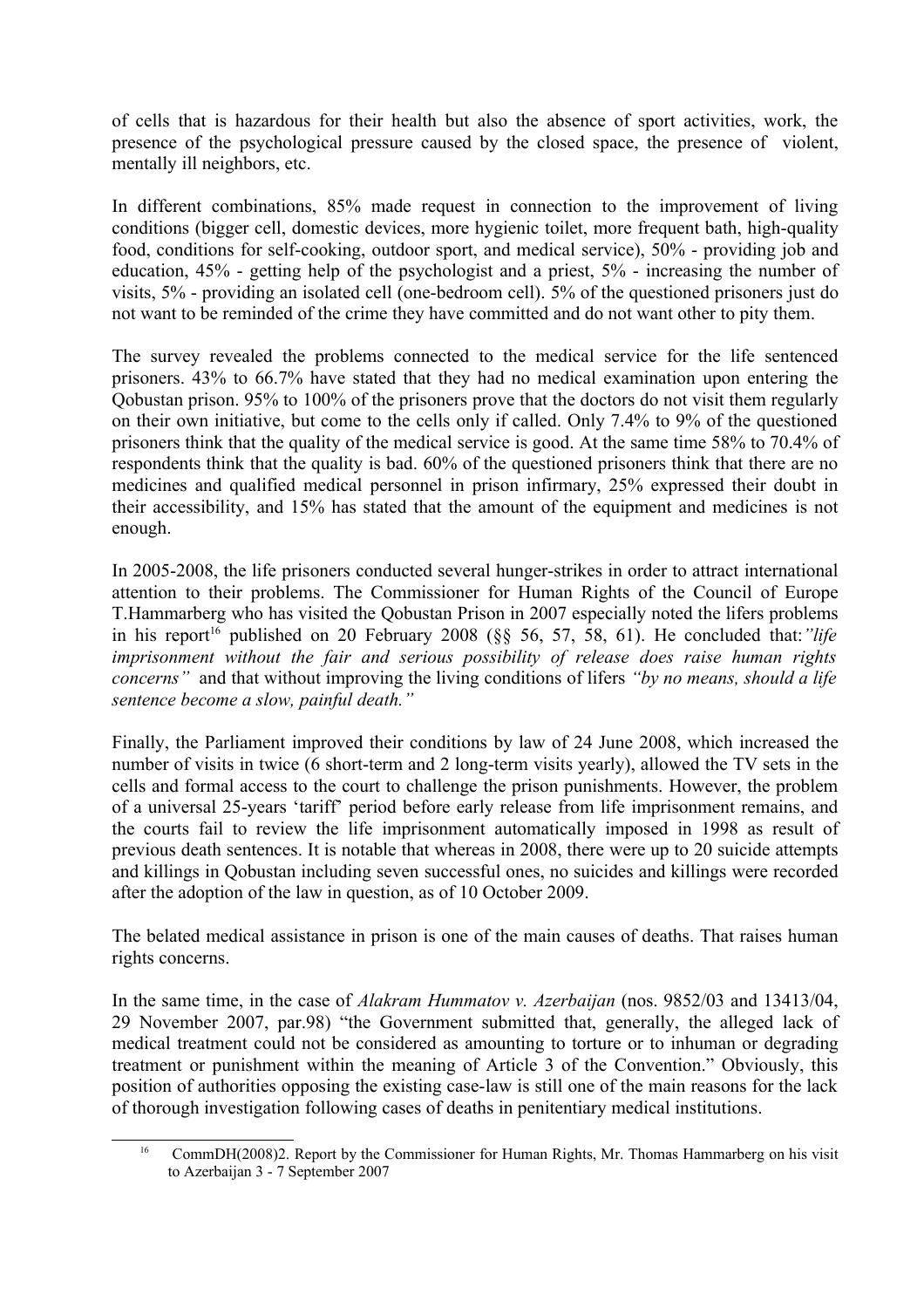For example, former political prisoner **Farida Kunqurova** was re-arrested on 5 October 2007 after her release from detention for alleged possession of drugs (Article 234.4.3 of Crime Code). She declareda hunger-strike and died on 18 November 2007. Although the authorities found no guilt of medical personnel, the human rights defenders refered to the instruction of the Ministry of Justice of 02 February 2002 about forced feeding of hunger-strikers if the hunger-strike endangers the life. The Penitentiary Service informed the public about the death after ten days, and at the moment of publication, one week after the burial, the act of post mortem expertise was not yet ready. Consequently, no criminal case was opened.

The 68-years old Chief of Talysh Cultural Center and editor-in-chief of Talyshi Sedo newspaper **Novruzali Mamedov** was arrested in February 2007 and sentenced to 10 years. He reportedly suffered from a number of illnesses, including high blood pressure, bronchitis, neuritis, and a prostate tumor and died on 17 August 2009. He was demanding medical assistance since January 2009. In March 2009, the domestic court decided that he had to be transferred to a hospital. However, he was only transferred on July 28 to the central prison hospital in a very bad condition, after the intervention of Special Representative of the Secretary General of Council of Europe V.Kotek and Human Rights Commissioner of Azerbaijan E.Suleymanova. The prison doctors refused the assistance of external expert proposed by V.Kotek, althought they later reportedly called the local civil doctor. Against this background, the position of the authorities not to launch the prosecution of prison personnel and doctors was faced by criticism of domestic and international human rights organizations.

In the mentioned case of life prisoner **Shakir Rzakhanov**, he complained to the court for the small size of his window, 5,5 times narrower than required by the Rule 37 of the "Internal Order Rules" approved by the order of the Minister of Justice. However judge decided after examination of the cell and confirmation of this claim that there was no ill-treatment because this window was sufficient for ventilation and daylight, and that there was future plans to transfer the life prisoners in a more appropriate place.

In general, the prisoners never won their cases in domestic courts against the prison administration, even if there were no political motives. The human rights defenders explain that by the decisive role of the Ministry of Justice in reforming the domestic judiciary, including examination, training, appointment and punishment of judges.

# *Ill-treatment in Armed Forces*

The situation is difficult in the army where suicides and unnatural deaths are spread more widely than in prisons. The press service of the Ministry of Defence has reportedly no statistics on the deaths in cross-shootings since cease-fire on 12 May 1994.<sup>[17](#page-15-0)</sup> According to media publications, 361 military died in the army from 2003 to 2009, of whom 144 died in field conditions and 217 without relation to field operations<sup>[18](#page-15-1)</sup>.

Because of the lack of civil control, the causes of mortality in the army are not clear. However, the families of perished soldiers named in some cases the ill-treatment or bullying (so called *dedovschina*) as a cause of suicides. The latest of such cases happened on 02 July 2009, when the father of soldier **Shahriyar Askerov** asserted that he was driven to suicide by ill-treatment from older soldiers. The Ministry of Defence responded that the soldier had mental problems, without explanation on how it became possible to draft the ill person into the army.

<span id="page-15-0"></span><sup>17</sup> *Ayna* newspaper, 01.08.2009

<span id="page-15-1"></span><sup>18</sup> *Bizim Yol* newspaper, 04.08.2009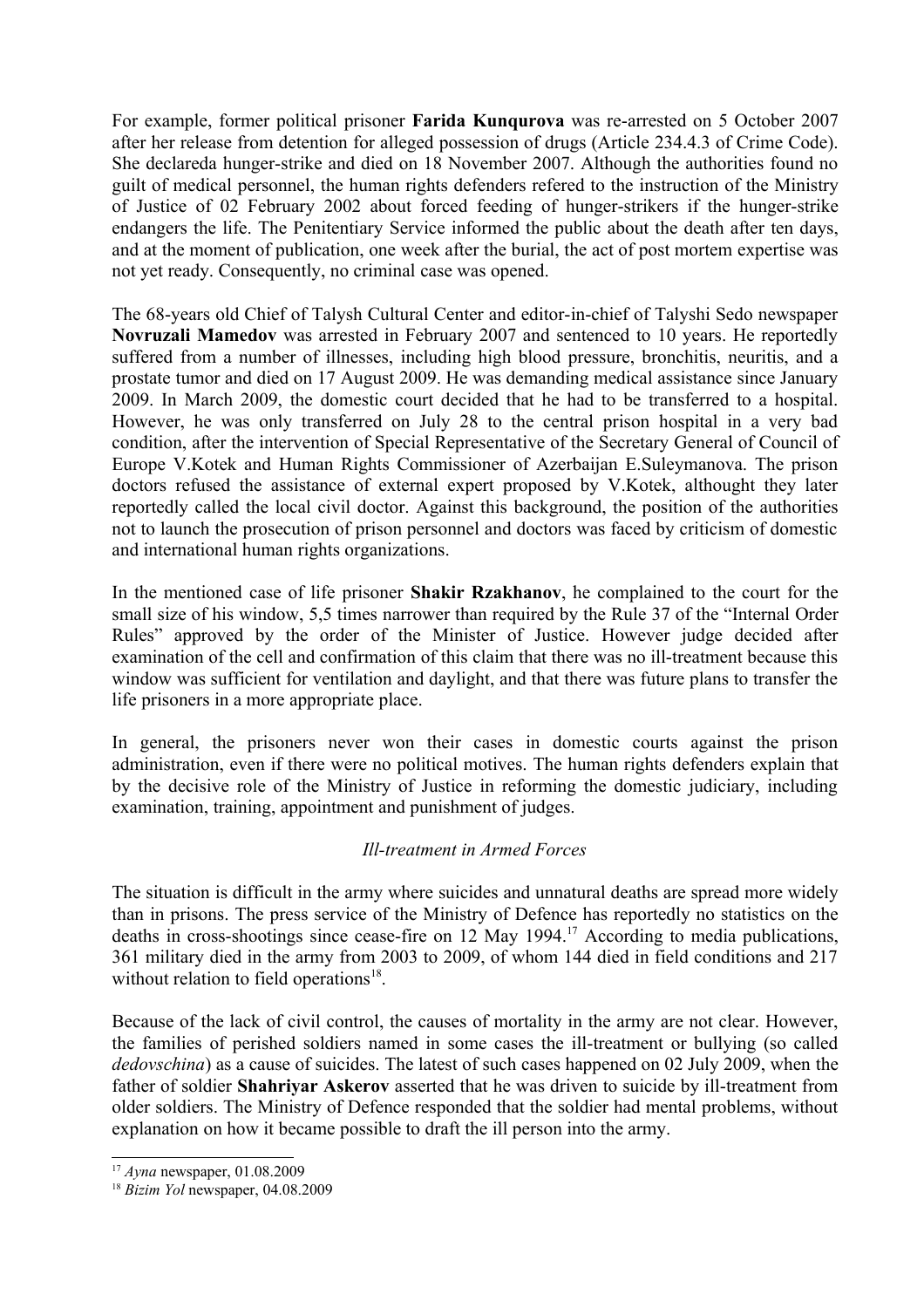Anyway, cases of investigation of bullying have increaseed. For example, when the soldier **Orkhan Velivev** was driven to suicide in February 2009 in a military unit in Terter region, the criminal case was opened under Article 125 CrC (driving to suicide). In March 2009, five military servicemen were sentenced to 3 to 4,5-years imprisonment for beating young soldiers in the Alyat hospital.[19](#page-16-0) Very characteristic was that initially military officials denied the fact although it was taped by mobile phone. In August 2009, five servicemen of the National Army were sentenced under Articles 150.1 (sexual violence), 274 (high treason), 228 (illegal storage of arms), 338 (violation of the duty rules), 341 (misuse of power), 349 (deliberate elimination of military property) of the Criminal Code. According to unofficial information, all the accused committed violence against other soldiers and recruited them as spy in favor of Armenia.<sup>[20](#page-16-1)</sup>

Such military crimes as leaving the military unit, desertion, killing of alleged perpetrators also indicate an unhealthy situation in the army. The Military Prosecutor Khanlar Veliyev reported on 24 July 2009 that although crime detection over the first half of 2009 was allegedly of 98.6%, the number of deliberate murders and violations of the charter increased.<sup>[21](#page-16-2)</sup>

There is a number of news about the deliberate murders allegedly related to the ill-treatment of soldiers. For example, in October 2008, military officer Teymurkhan Salimov killed **Ruslan Teymurov** who did not want to fulfill his orders. In April 2009, he was sentenced to 13 years of imprisonment under Article 120.2.4 (deliberate grave murder). On 29 March 2009, a soldier Yasaf Qasimov murdered 2 comrades in military unit in Terter region. He was accused under Article 120.2.4 of the Criminal Code (cruel murder) and 120.2.7 (murder of two and more people.)<sup>[22](#page-16-3)</sup> On May 23, 2009, a sergeant shot four soldiers with a sub-machine gun in Shamkir region. [23](#page-16-4) In May and July 2009, there were incidents with shootings of five and two military servicemen by soldiers of the Fizuli military region (in the frontline). $^{24}$  $^{24}$  $^{24}$ 

There also are cases where the victims of bullying crossed the frontline and handed themselves to the Armenians as a way to escape from ill-treatment. Such voluntary returnees from the captivity are routinely prosecuted for high treason and other related military crimes.

The former Prisoners of War **Ruslan Bekirov**, **Khayal Abdullayev** and **Hikmet Tagiyev** who had been in Armenian captivity from 15 February to 7 May 2005, were sentenced to 11-12 years imprisonment in March 2006 for high treason (Art. 274 CrC), desertion (Art. 334.3), violation of order of duty (Art. 338.1), excess of authority (Art. 341.3) .[25](#page-16-6) **Vusal Qaradjayev** was in Armenian captivity 16 days in December 2006. After his return, he officially complained about ill-treatment and named fours perpetrators.<sup>[26](#page-16-7)</sup> However, he was arrested after high return and accused of high treason (Article 274) and violation of order of duty (Art. 338.1).<sup>27</sup> **Eldaniz Nuriyev**, who was captured on 31 December 2006 and returned after 16 days was arrested and accused under Articles 274, 338.1 and 334.3 (desertion) CrC.<sup>[28](#page-16-9)</sup> On 23 January 2009, the former prisoner of war **Vusal Eybatov** was sentenced to 11 years imprisonment for high treason (Article

<span id="page-16-0"></span><sup>19</sup> *Turan* News Agency, 05.03.2009

<span id="page-16-1"></span><sup>20</sup> *Turan* News Agency, 06.08.2009

<span id="page-16-2"></span><sup>21</sup> *Turan* News Agency, 24.07.2009

<span id="page-16-3"></span><sup>&</sup>lt;sup>22</sup> Turan News Agency, 31.03.09

<span id="page-16-4"></span><sup>23</sup> *Turan* News Agency, 10.06.2009

<span id="page-16-5"></span><sup>24</sup> *Turan* News Agency, 22.07.2009

<span id="page-16-6"></span><sup>25</sup> Day.az News Agence, 18.03.2006, source:<http://www.day.az/news/society/44342.html>

<span id="page-16-7"></span><sup>26</sup> *Gundelik Azerbaycan* newspaper, 03.02.2009.

<span id="page-16-8"></span><sup>27</sup> *Day.az* News Agency, 13.02.2008, source: <http://www.day.az/news/society/70804.html>

<span id="page-16-9"></span><sup>28</sup> *Day.az* News Agency, 08.02.2008, source:<http://www.day.az/news/society/69962.html>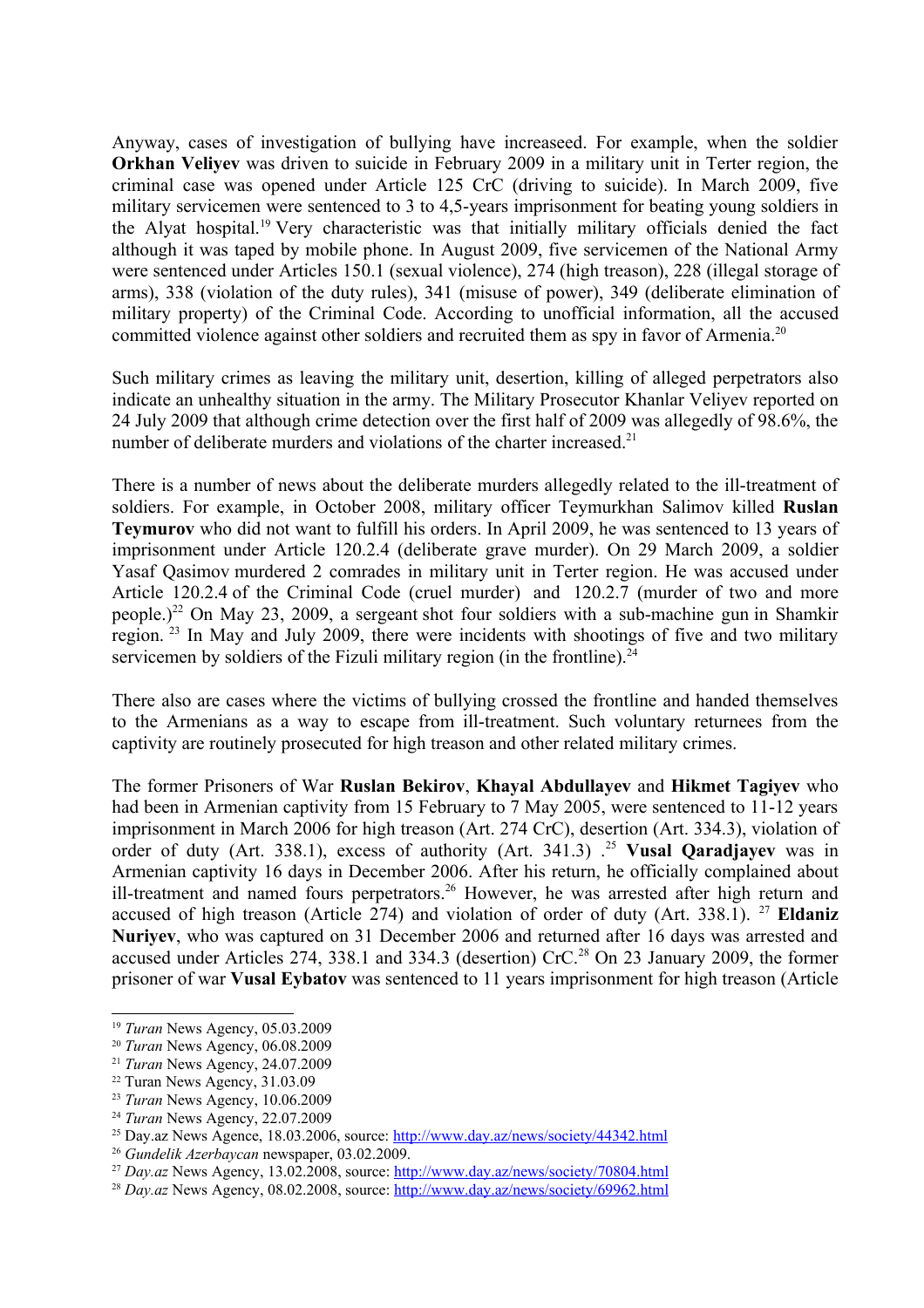274 CrC). He was in captivity three weeks in April-May 2008.<sup>[29](#page-17-0)</sup> This list does not exhaust all cases of prosecution of former Prisoners of War.

Therefore, some captured Azerbaijani soldiers fearing the persecution in Azerbaijan request asylum in third country. The first occurrence of such a case took place in 1999, the last one in January 2008 (**Samir Mammedov**, who was captured on 24 December 2006). To date, one more prisoner of war (**Rafiq Hasanov**) who handed himself to Armenians on 08 October 2008 expressed the intention not to return. He explained his act by harassment of other soldiers and refused to return to Azerbaijan. On 10 May 2009, another Azerbaijani soldier, **Anar Hadjiyev** went into Armenian captivity reportedly because of the same problem, and his intentions are still unclear.

Because of this position of the authorities recalling Stalin-era attitude towards the Soviet prisoners of war, the International Working Group on search of missed in operations of the Nagorno-Karabakh conflict stopped its activities on search and liberation of Azerbaijani POWs.

<span id="page-17-0"></span><sup>29</sup> *Day.az* News Agency, 23.01.2009, source:<http://www.day.az/news/society/144749.html>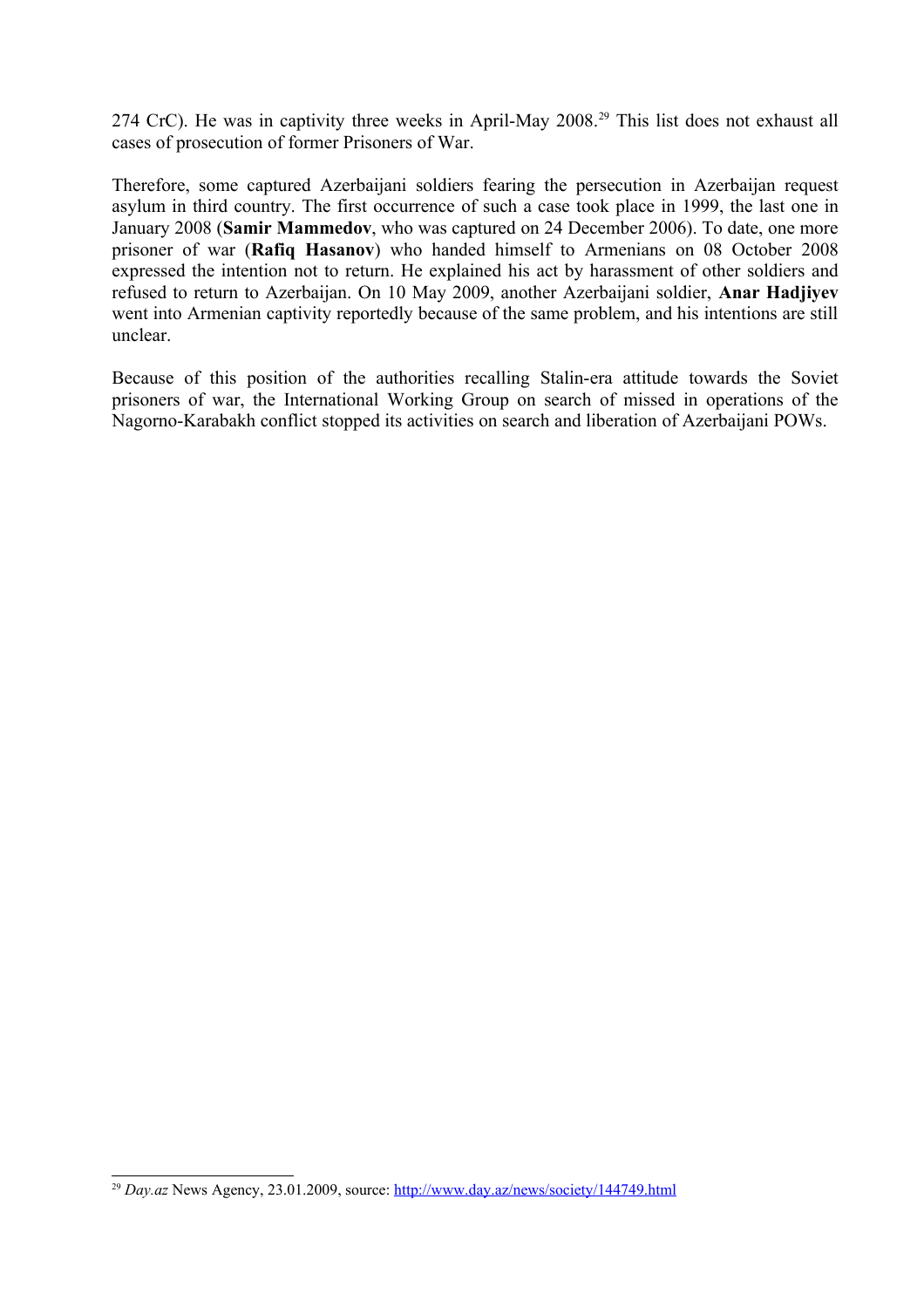## **RECOMMENDATIONS**

In view of the above, the authors believe that the following steps should be recommended by the Committee Against Torture to the Azerbaijani authorities to reduce the risk of torture in Azerbaijan:

## **A. Legislative measures**

- The definition of torture in domestic criminal law should be brought in line with the internationally accepted definition, as in article 1 of the Convention;
- The domestic civil and criminal procedural norms should be amended by the procedure of review of cases after positive decisions of the UN Treaty Bodies;
- Azerbaijan's inter-state treaties on extradition and mutual legal assistance should be brought in line with international and domestic law in respect of preventing the handover of de facto political emigrants and also of persons against whom torture and the death sentence might be applied. In particular, it is essential to ensure that public information is provided about such cases, even where national security is concerned;
- To give detainees the possibility to challenge extradition decisions; and to ensure that they receive prompt and effective legal assistance;
- To permit the use of independent forensic examination in the cases of alleged torture or ill-treatment as evidenced in civil and criminal cases;
- Official instructions and other statutory instruments must be adopted to promote the monitoring of places of detention, which are not subordinated to the Ministry of Justice and the participation of representatives of civil society in their reform;
- The law of criminal procedure must be amended to provide compensation to any victims of torture and ill-treatment, not only acquitted ones; the false confessions given under coercion shall not be a basis to refuse the compensation of damage;
- Instructions must be elaborated to determine levels of compensation in accordance with the type and severity of the consequences of torture and cruel treatment.

# **B. Institutional measures**

- The remand centre of the Ministry of National Security should either be closed or transferred to the jurisdiction of the Ministry of Justice;
- The new institution for life prisoners in Umbaki settlement has to take into consideration the CPT standards;
- The free legal aid system has to be developed to permit the effective defense of poor detainees, including Supreme Court. The fees paid to government-appointed lawyers must be increased and brought in line with the standard average fee, while safeguarding detainees' ability to select a lawyer among several candidates and, if they wish, to change their lawyer;